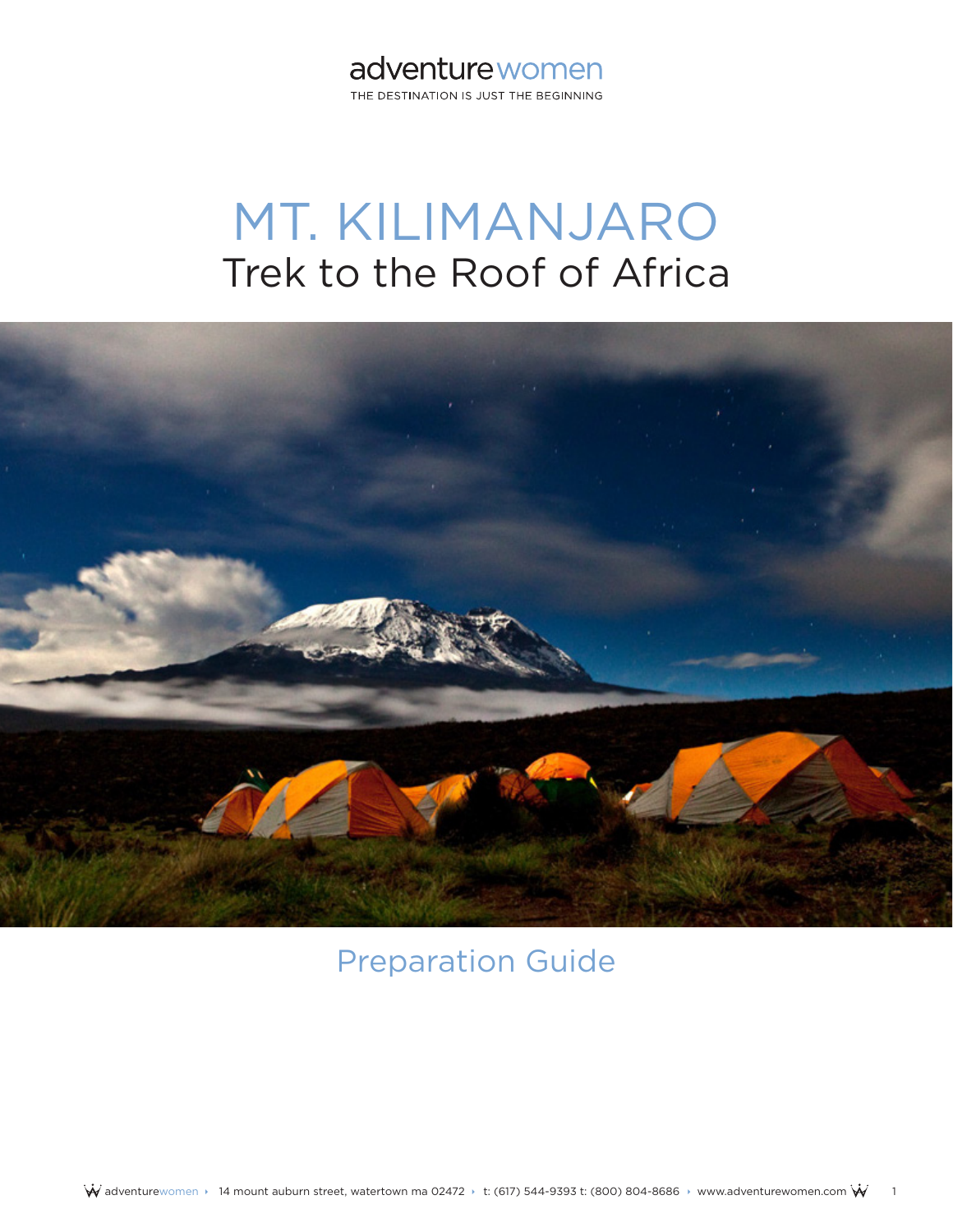# Trek to the Roof of Africa MT. KILIMANJARO

**FAQs**

the important stuff

health

training & fitness

mountain expectations

hygiene

water & food

pack your bags!

rental equipment

> tricks of the trade

#### **How many bags can I bring on the trek?**

During your trek, you are allowed to bring two bags. One bag will be a large, soft-sided duffel bag (no wheels, no hard frames), which will be carried by a camp porter. This bag cannot exceed 33 lbs; if your duffel exceeds the weight limit, park regulations require you to hire an additional personal porter to carry the overage. Your second bag will be your day pack, which you will carry with you during each day's hike. This day pack will contain your water and trail essentials, and typically weighs 15-20lbs.

**Does the weight of my rental gear count towards the 33-lb allowance?** Yes. Any gear carried by the camp porter will count towards the weight limit for your duffel bag.

#### **When do I receive my rental gear? What if it doesn't fit?**

Prearranged rental gear will be distributed at the trek briefing in Tanzania. It is imperative that you try on and test each rented item to ensure proper fit and good condition. A small supply of extras will be on hand, should you need a different size or want to rent any additional items. The trek briefing will be your last opportunity to exchange or add rental gear.

#### **Will I be able to store bags while on my trek?**

Yes. As a courtesy you can leave an additional duffel at the Arusha office while climbing. Before continuing on your safari you will also have the opportunity to reorganize your bags and leave your trekking gear at the Arusha office. Remember to keep money, electronics, and valuables with you at all times.

#### **What is the difference between a camp porter and a personal porter?**

Camp porters carry the entire camp! Once camp porter per trekker is already included in your trek package to carry your duffel bag with gear that you will not have access to on the trail (sleeping bag, camp shoes, toiletries, etc.)

A personal porter is intended to carry your day pack (up to 33lbs) allowing you to carry nothing at all while on the trail. Your personal porter will trek with you at your pace, providing the items you need from your day pack throughout the day.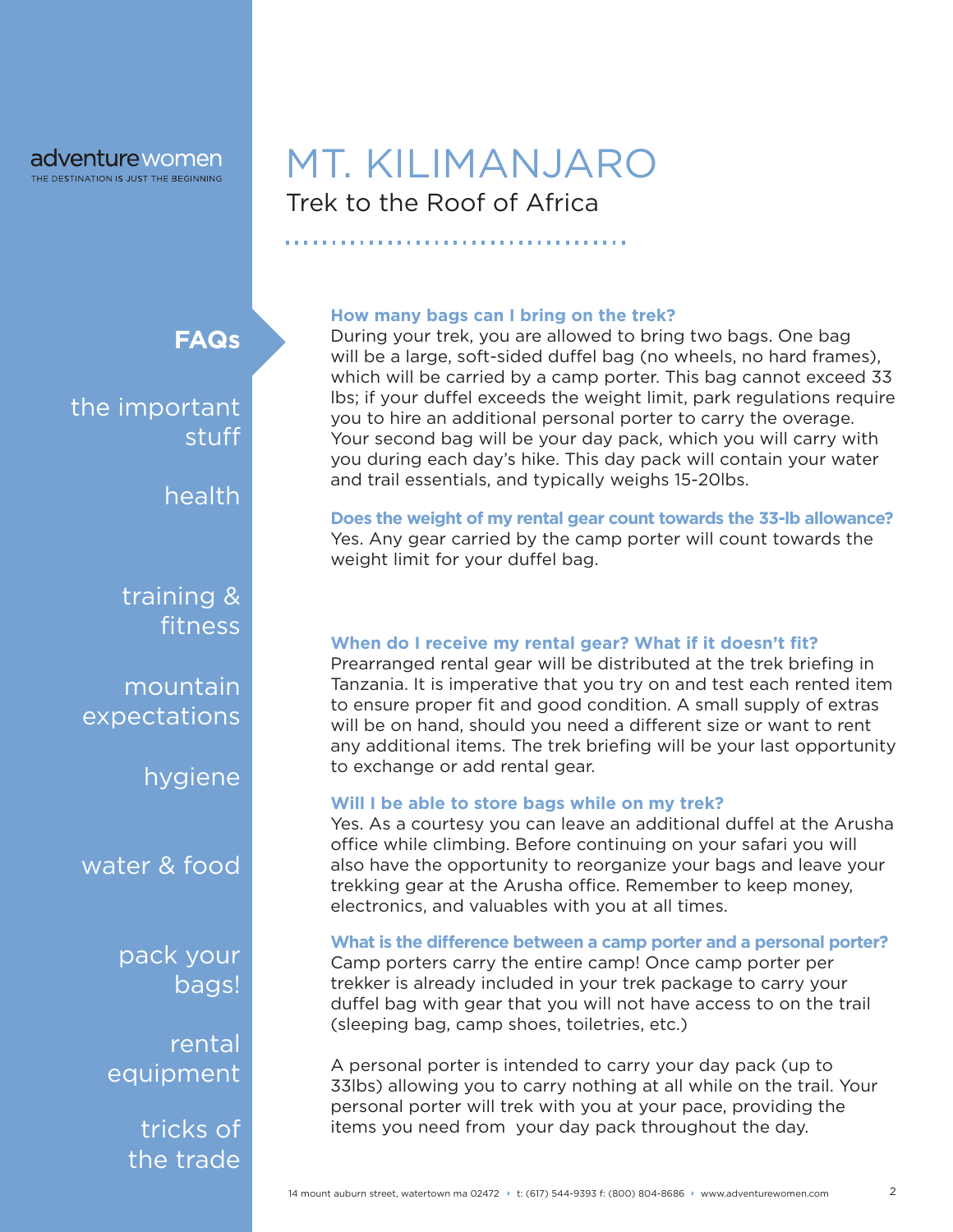# Trek to the Roof of Africa MT. KILIMANJARO

#### **Do I really need four one-liter water bottles on my trek?**

Yes, water is not accessible while you are out on the trail. Each day the camp porters will trek to the nearest water source to retrieve enough water for the needs of your trekking group. Four liters of purified water is the recommended amount to keep you properly hydrated each day.

#### **Am I responsible for keeping my gear dry?**

Yes. While the camp porters carry guest duffels inside a waterresistant bag, heavy rain can still be a concern. You should ensure all of your gear is properly waterproofed to remain dry in any weather. We recommend using dry bags to store gear inside your duffel, as plastic bags have been banned in Tanzania.

#### **Will I be have access to email and phones?**

Some cell phones work in Tanzania and on Kilimanjaro. Check with your cell provider and also consider renting a satellite phone, as it is the most reliable means of communication. Before and after the climb, most hotels have internet access and phones, but usage is expensive and limited. The climb is a great time to go off-grid too!

#### **How do I charge my camera batteries on the trek?**

There is no electricity on Kilimanjaro, so make sure to bring a few extra batteries and keep them and your phone in your sleeping bag at night to conserve energy.

**FAQs**

the important stuff

health

training & fitness

mountain expectations

hygiene

water & food

pack your bags!

rental equipment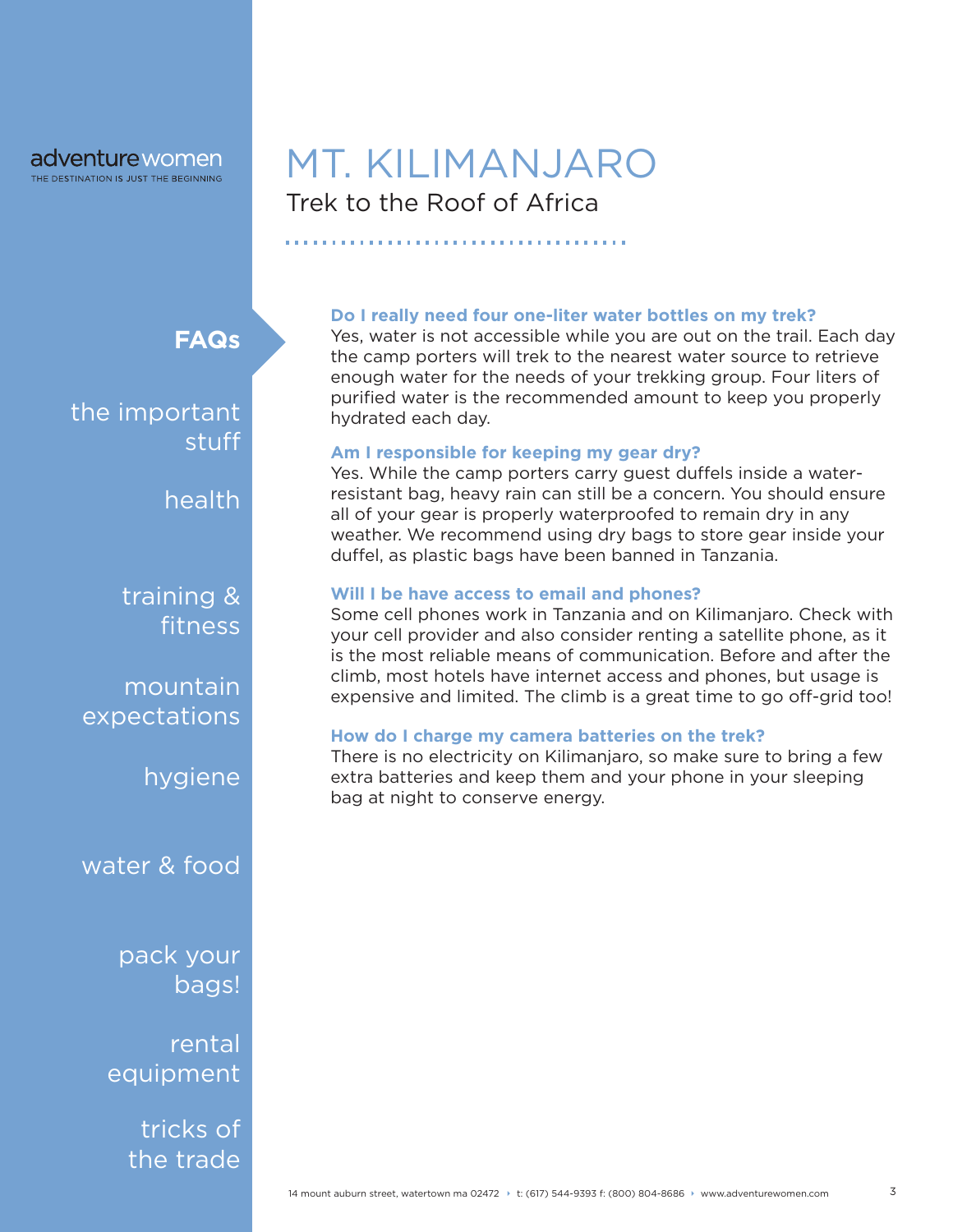# Trek to the Roof of Africa MT. KILIMANJARO

FAQs

**the important stuff**

health

training & fitness

mountain expectations

hygiene

water & food

pack your bags!

rental equipment

> tricks of the trade

The deposit for this trip is \$800 for the trek and \$500 for the safari, and is nonrefundable and nontransferable. Once you book, you will need to fill out and return to AdventureWomen:

- $\Box$  Information Form
- $\Box$  Booking Conditions Form
- $\Box$  Copy of Flight Information
- $\Box$  Copy of Issuing Page of Passport (Photo Page)

**Final payment is due to AdventureWomen in a cash form (check, money order, or wire transfer) 90 days prior to the trip.** A maximum of \$1,500 per person can be put on a credit card, which includes your deposit.

#### Passports and Visas:

Citizens of the United States must have a passport valid for six months beyond your travel dates and a minimum of two blank facing pages. If you do not have a passport, apply now!

You need a visa to enter Tanzania, which you will obtain **upon arrival.** Detailed instructions will be provided before your trip. The visa fee is USD \$100 cash (bills must be less than 10 years old with no marks or tears).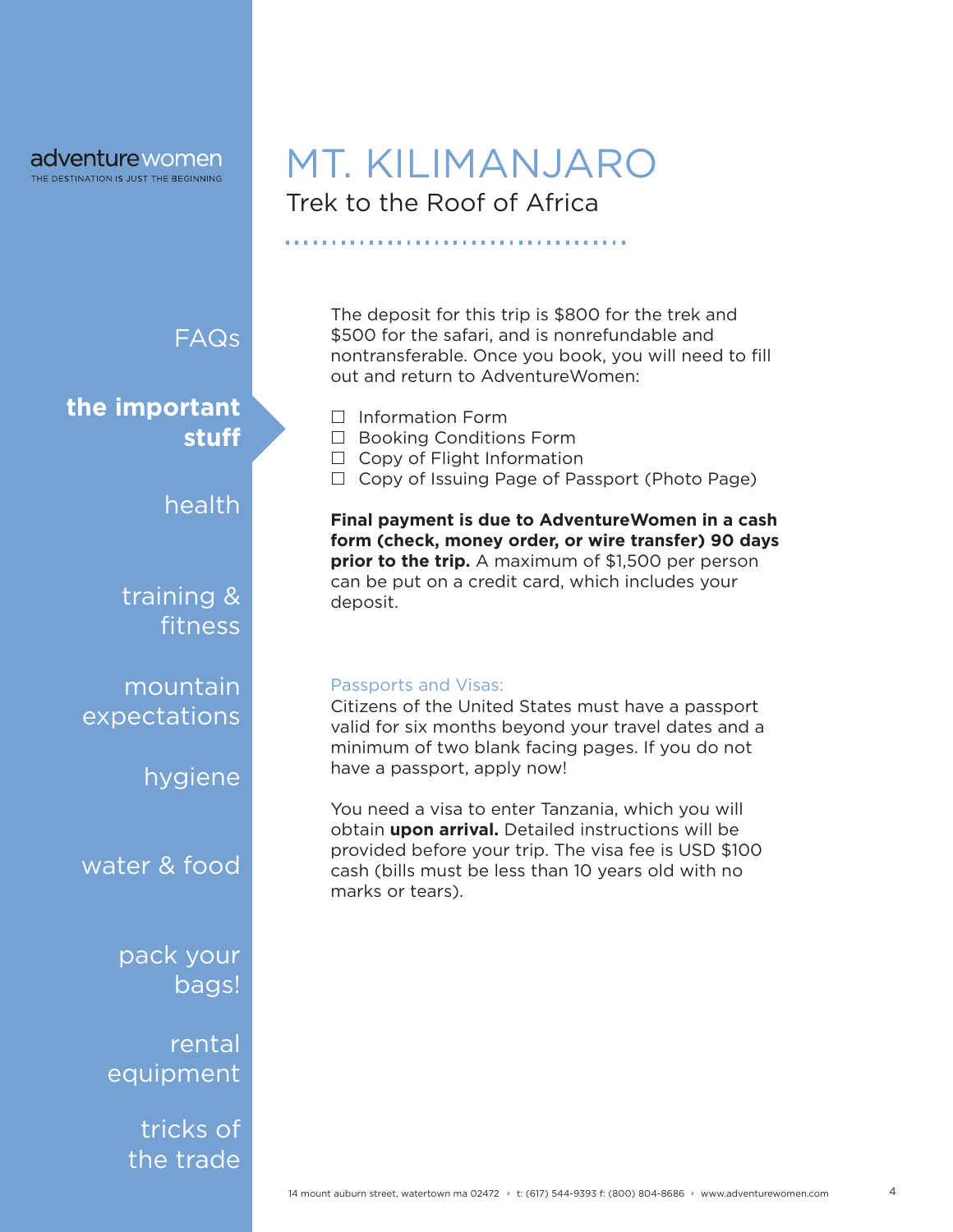Trek to the Roof of Africa MT. KILIMANJARO

FAQs training & fitness mountain expectations hygiene water & food pack your bags! rental equipment **the important stuff** health

> tricks of the trade

#### Money:

The currency of Tanzania is the Shilling, but you can use US dollars throughout your trip.

Credit cards are not universally accepted, and they may incur surcharges as high as 6-15%. Please do not plan on using ATMs in Tanzania. You should bring cash in US dollars for your trip. Low denominations (\$1s, \$5s, \$10s) are best for some tips, beverages, and small souvenirs. Bring higher denominations for large souvenirs and tipping your guides. Make sure the bills are no more than five years old and that they are not torn, ripped, or marked in any way.

#### Tipping Considerations and Guidelines:

- $\triangleright$  Tips for lodge staff are included in the cost of your trek. If you feel that you have received exceptional service, feel free to tip more at your discretion.
- $\triangleright$  A finalized trek and safari tipping guideline will be sent to you in your Final Packet approximately one month prior to your departure. You will receive a convenient, easy-to-use suggested tipping breakdown. Guidelines will vary based on group size. You should plan to budget \$500-600 for your trekking tips, and \$150-175 for your safari tips.
- ` We recommend filling tipping envelopes before departure. Then you don't need to think about it during your trip, and you can always add or remove money as you see fit.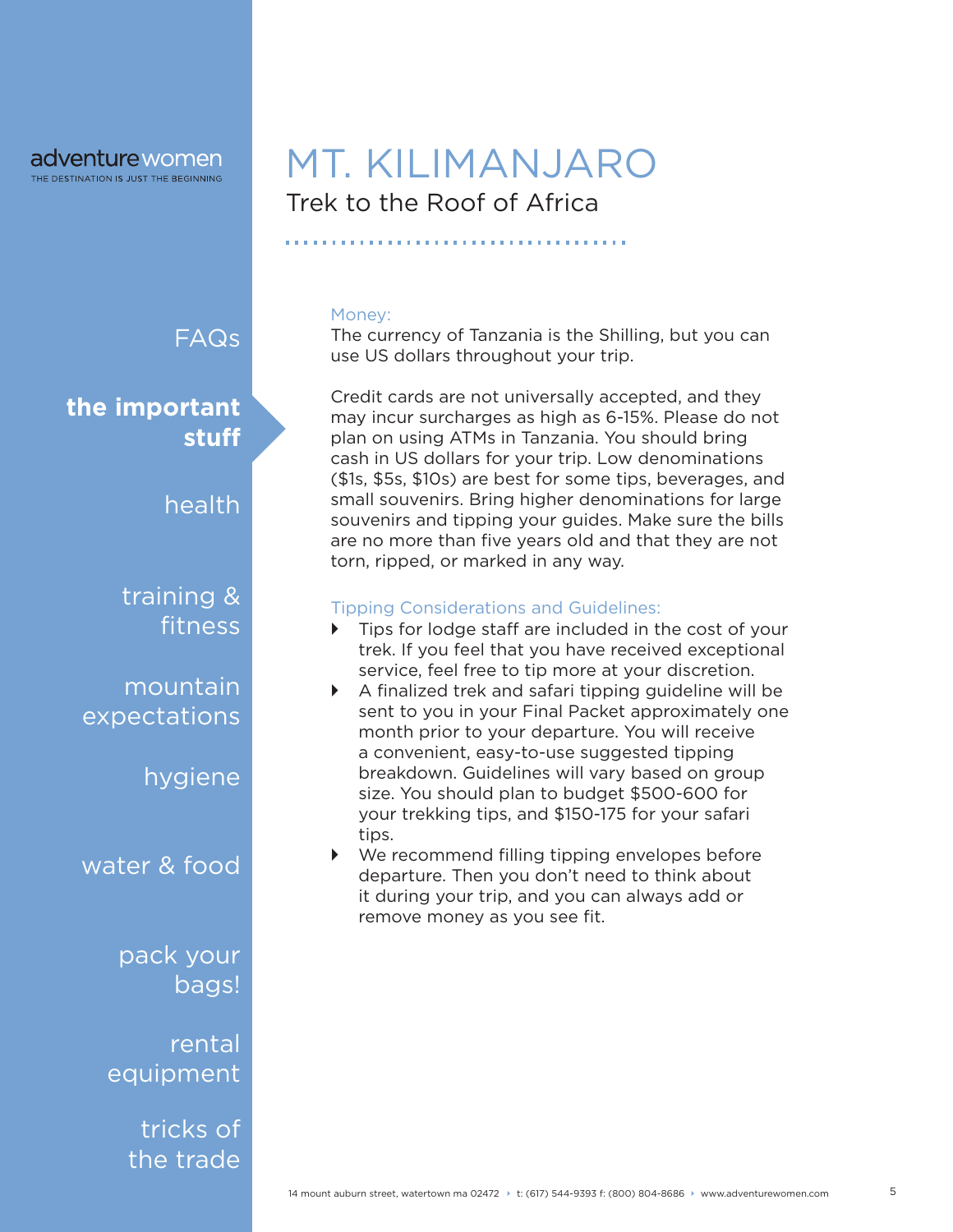FAQs

the important stuff

**health**

training & fitness

mountain expectations

hygiene

water & food

pack your bags!

rental equipment

> tricks of the trade

# Trek to the Roof of Africa MT. KILIMANJARO

#### Travel Medicine

Make an appointment with a travel clinic. There are no immunization requirements for travel to Tanzania, however your local travel clinic may have recommendations for you based on your age, health, and past vaccination history. You may want to discuss altitude illness medications with your travel doctor.

For more health information, go to www.cdc.gov/travel and navigate to the page about Tanzania.

#### Altitude Symptoms

At high altitude, it is typical for trekkers to feel some physical effects such as loss of appetite, fatigue, or headache. Symptoms become more severe if you experience acute altitude sickness. Symptoms of acute altitude sickness can include troubled breathing while resting, severe coughing, confusion, impairment of motor skills, and irrational behavior.

Notify your guide immediately if you believe you are experiencing any of these symptoms. As a highly-trained professional, your guide makes your safety his top priority. If he determines that you are suffering from an acute form of altitude sickness, you will need to descend immediately to a lower altitude with a support guide.

#### First Aid

All of your Kilimanjaro guides are trained and certified Wilderness First Responders (SOI). They have extensive training in evacuation procedures, altitude sickness, and trekking leadership skills. Your safety is their number one priority; each trek includes first aid equipment that meets internationally recognized guidelines.

#### **Equipment on Your Trek**

- Oxygen (for emergencies only)
- ` Hyperbaric chamber (Gamow bag)
- ` Automated External Defibrillator (A.E.D.; for heart emergencies)
- ` Diagnostic acclimatization pulse-oximeter
- ` Mobile phones, VHF 2-way radios, and satellite phones
- **Stretcher**
- ` Comprehensive medical/first aid kits

You should pack your own first aid kit for minor pains, cuts, bruises, blisters, altitude sickness, etc.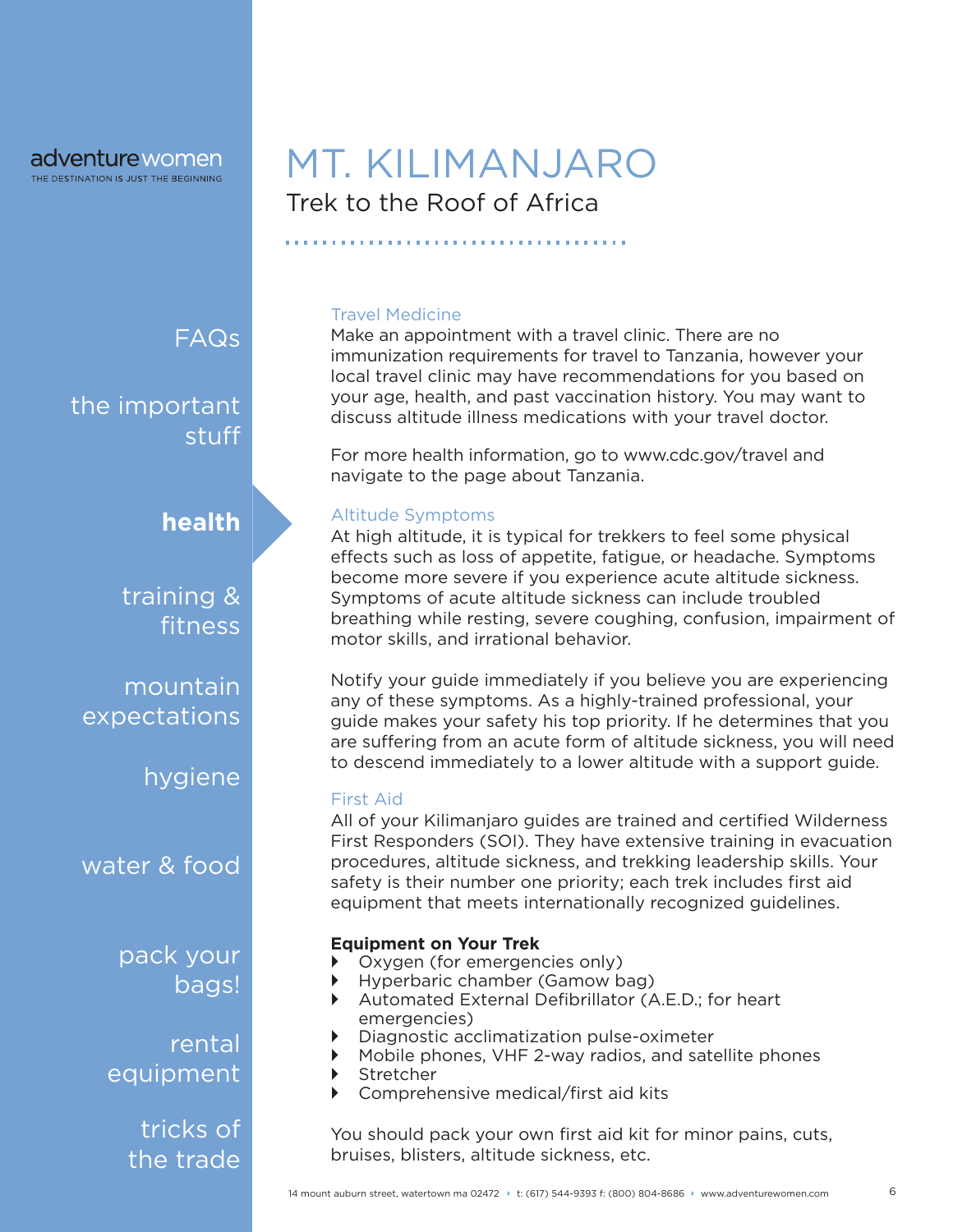FAQs

stuff

# Trek to the Roof of Africa MT. KILIMANJARO

These are our suggestions for training. If you'd like to work with someone directly, we recommend contacting Fit For Trips for a customized training program designed with you in mind. Before starting any training program, please discuss it with your physician.

#### Planning Ahead

- **Develop a three-month training plan that can be incorporated** into your current exercise regimen. This information is from our personal experience and guest feedback, but this is all intended as suggestion. Make sure your training works for you.
- $\triangleright$  You cannot train for altitude. Training at high altitude is not needed or recommended. There is no target distance, no magical heart rate, and no definitive factor to indicate how your body will perform at high altitude.
- $\blacktriangleright$  It is typical for trekkers to feel some physical effects of high altitude. Loss of appetite, fatigue, and headache are common effects. Discuss altitude sickness medication with your doctor, but keep your focus on physical and mental preparation.
- $\triangleright$  Consider working with a personal trainer, which can help you learn proper form to avoid injury and maximize workouts.

#### Your Training Plan - Aerobic Exercise

- Strive for 40-60 minute aerobic workouts four or five times per week. Begin at 70-90 days before departure and gradually increase intensity at 60 days.
- **EXTED Stretch after every** workout. It is critical to stay flexible for your adventure, as it reduces soreness and chance of injury.
- $\blacktriangleright$  Hiking is the best form of training. It is important that you walk on uneven footing, building your leg muscles and becoming one with your hiking boots.
- Train with your day pack! It will help you prepare to carry your water and your spare layers on your trip.
- $\triangleright$  Use alternatives to hills and hiking as necessary. Climbing stairs and walking hills on the treadmill (in your hiking boots!) are great alternatives if you just can't get to the trails.
- Choose aerobic exercises that work for you running, swimming, biking, rowing, stair climbing, or the elliptical machine all elevate your heart rate. Just focus building your endurance.
- From 15-60 days before departure, try to go on one 3-6 hour hike every two weeks. This will simulate long trekking days and will prepare you mentally for your trip.
- Taper down aerobic workouts in the final two weeks before your departure. Focus on lower-intensity shorter workouts and stretching.

14 mount auburn street, watertown ma 02472 → t: (617) 544-9393 f: (800) 804-8686 → www.adventurewomen.com

water & food

**training &** 

the important

mountain

hygiene

expectations

**fitness**

health

pack your bags!

rental equipment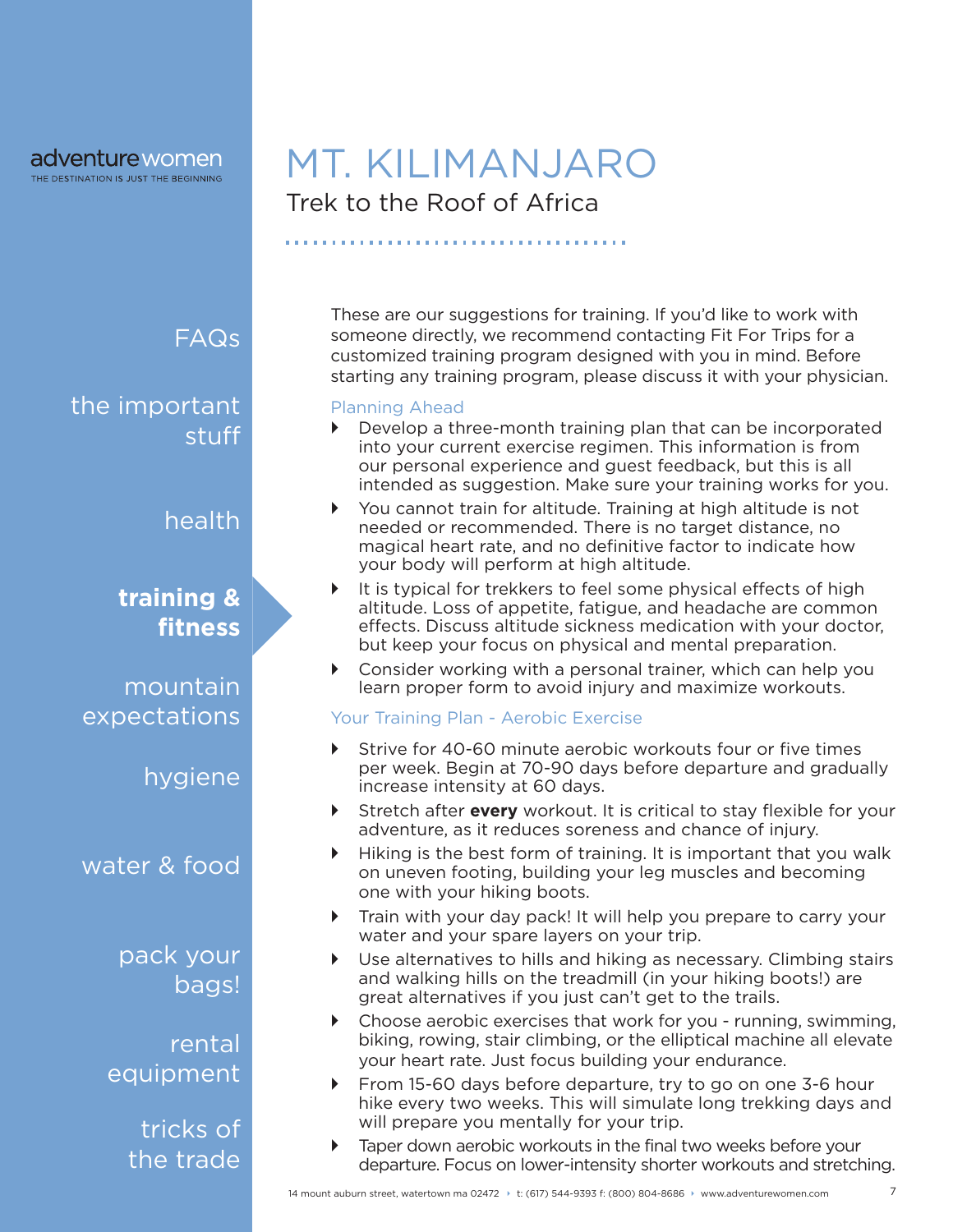# Trek to the Roof of Africa MT. KILIMANJARO

#### Your Training Plan - Strength Training

- ` Strength train for 15-40 minutes, two to three times per week. This can be incorporated into your aerobic workouts as necessary. If done on its own, strength training should also be followed by 15-20 minutes of stretching.
- **EXECT** Seek professional instruction for strength training. Incorrect form can cause injury.
- $\triangleright$  Use low weights and high repetitions to focus on muscle efficiency At high altitude, bulky muscle will feel heavier. It's best to use high repetitions with low weights and full movement. You should be able to effectively perform a particular repetition 10-20 times with a chosen weight for three sets. If you can't, the weight is too heavy.
- $\blacktriangleright$  Aim to train specific muscles you'll be using on the trail. These include your quadriceps, hamstrings, calves, and glutes.
- Use alternatives to weights to vary resistance training. Consider trying walking lunges, weighted lunges, squats, single-leg squats, calf raises, abdominal crunches, push-ups, and balance work.
- Taper down strength training in the final two weeks before departure. Focus on form and high reps, using 25% of the weight you normally would use. One week before your trip, continue to move and break a sweat, but focus more on eating well and resting your body so you can arrive for your trip rested, refreshed, healthy, and ready to go!

FAQs

the important stuff

health

## **training & fitness**

mountain expectations

hygiene

water & food

pack your bags!

rental equipment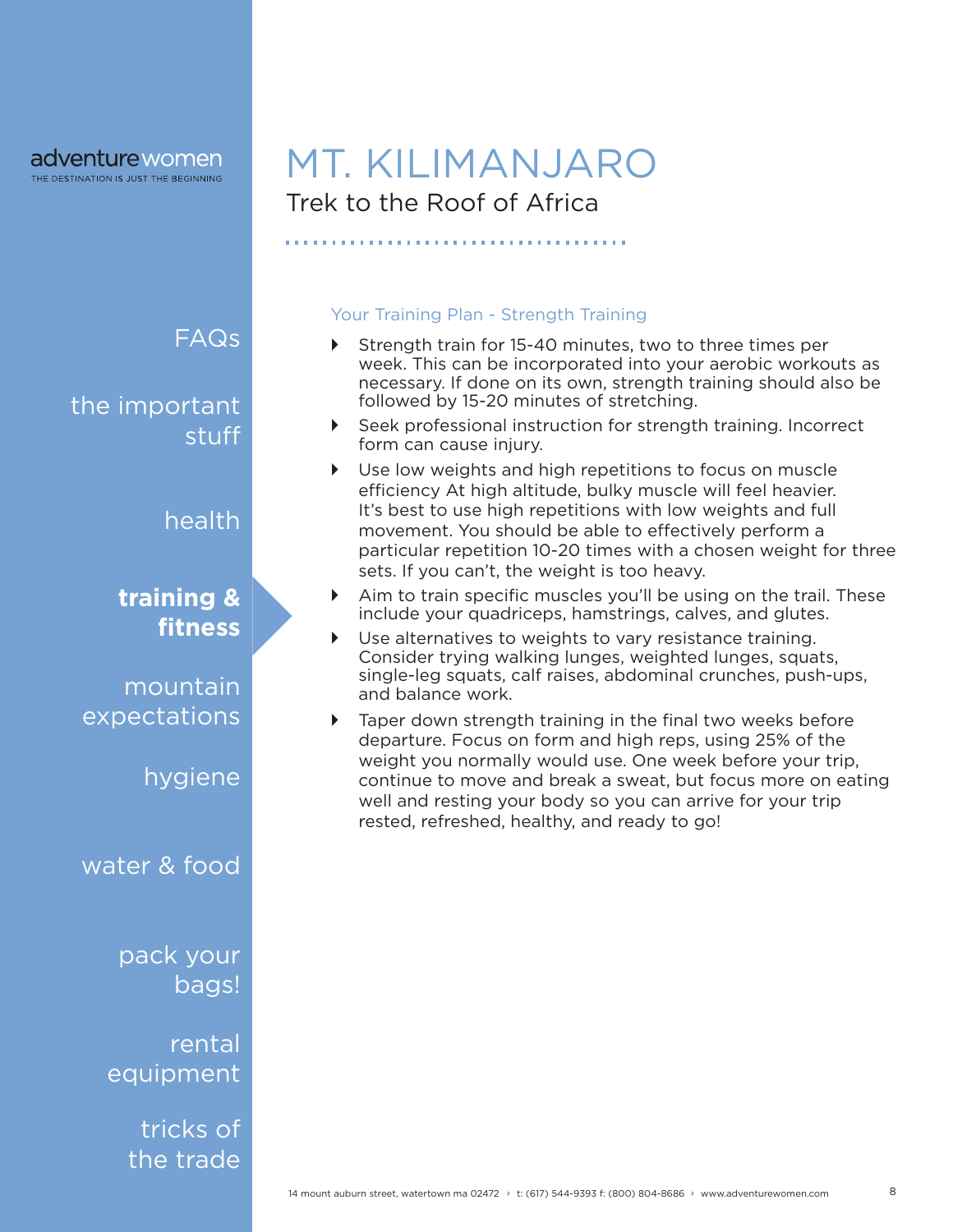# Trek to the Roof of Africa MT. KILIMANJARO

Your Training Plan - Mental Training

### FAQs

the important stuff

health

## **training & fitness**

mountain expectations

hygiene

water & food

pack your bags!

rental equipment

> tricks of the trade

 $\triangleright$  Do not underestimate the importance of mental preparation. Days can be long, weather can change instantly, you will get dirty, and you will get tired. It is important to know this while you train for your adventure.

- $\triangleright$  Consistency is key. Even if you miss a workout, keep at it. If it's a struggle at first, gradually work up to five days a week.
- ` Vary your training schedule and mix up your workout routine. This will help strengthen your body while not overworking muscles, and will keep you interested in your training.
- Do not over-train. You might feel anxious as the trek approaches, but don't make the mistake of intensifying your workouts too close to departure. This can lead to injury and exhaustion, which will not help you enjoy this adventure.
- Do not give in to negative thoughts or fears. You can absolutely do this, and you'll be so proud when you complete your trek! We are with you and rooting for you every step of the way.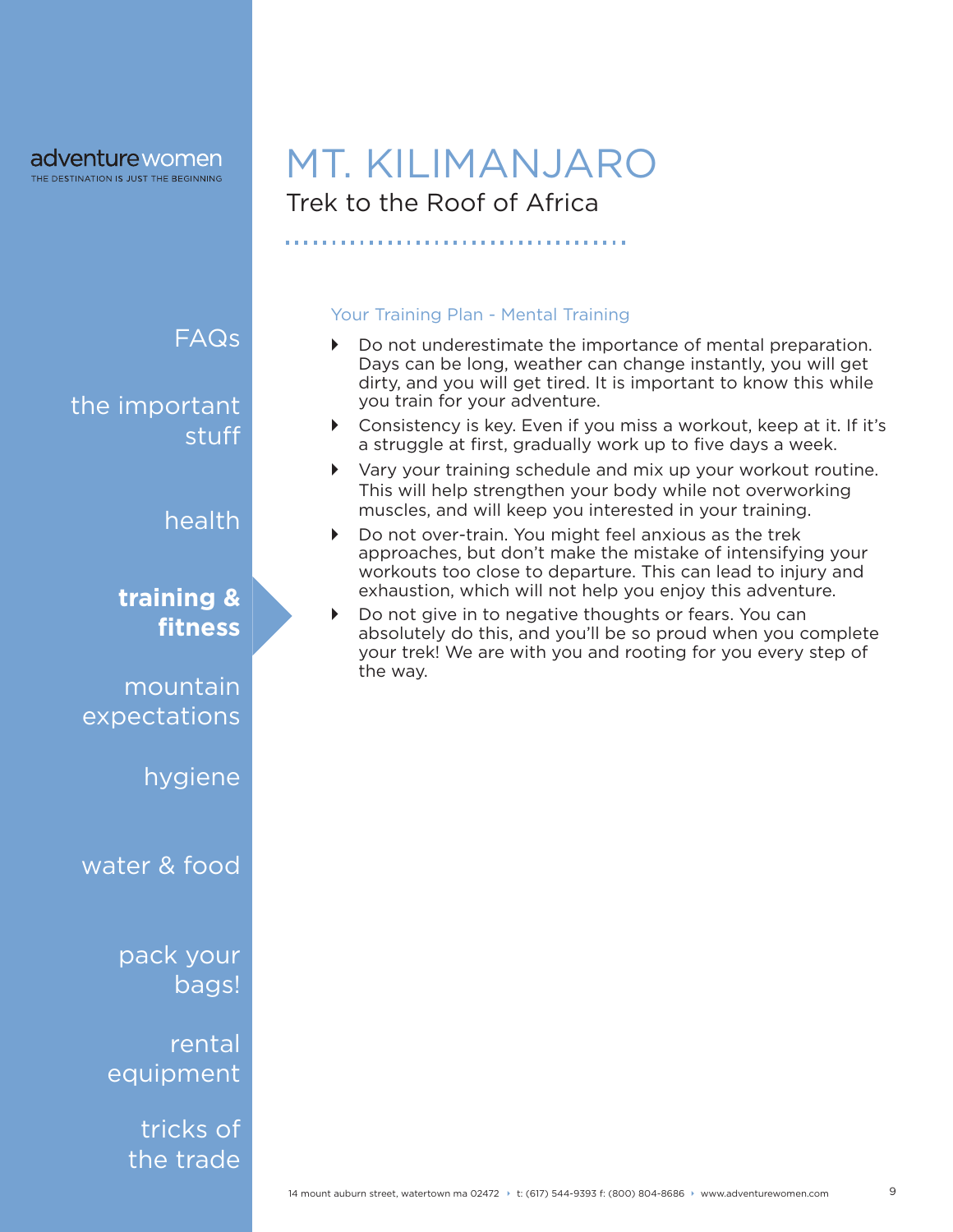Trek to the Roof of Africa MT. KILIMANJARO

FAQs

the important stuff

health

training & fitness

**mountain expectations**

hygiene

water & food

pack your bags!

rental equipment

> tricks of the trade

#### The Kilimanjaro Camping Experience

AdventureWomen uses four-season dome tents which accommodate single or double occupancy. If you are a single traveler willing to share accommodations, bear in mind that sharing a tent can be close quarters, especially given different personal hygiene and sleeping habits. Sharing lodge rooms is a different experience with considerably more personal space. Please contact us about single accommodation and sharing options on the mountain.

Tents are customized with a rain fly and fitted ground sheets, as well as closed-cell foam mats for added dryness and warmth. Solarlit dining tents are custom-designed to withstand intense weather conditions, keep you warm during meals, and provide your group with a sheltered and inviting place to eat. The toilet tent is also custom-designed for privacy and comfort.

Showers are not available on your trek; for most people it is far too cold to shower at higher elevations, and high quantities of waste and runoff can negatively affect the environment.

There is no heating, air conditioning, electricity, or running water on Kilimanjaro, but we will make sure you are as comfortable as possible. Prepare to do without some of the conveniences of home, set realistic expectations, and enjoy your time in the wild!

#### **Weather**

Prepare for all weather conditions. (Really.) It may be rainy, muddy, snowy, cold, damp, warm, sunny, steamy - you name it and it happens. By following our packing guidelines exactly, and by remembering that you are undertaking a true mountain adventure, you will have all you need for any situation.

It will be freezing at the summit. You will not spend a very long time at the summit, as it is cold and windy.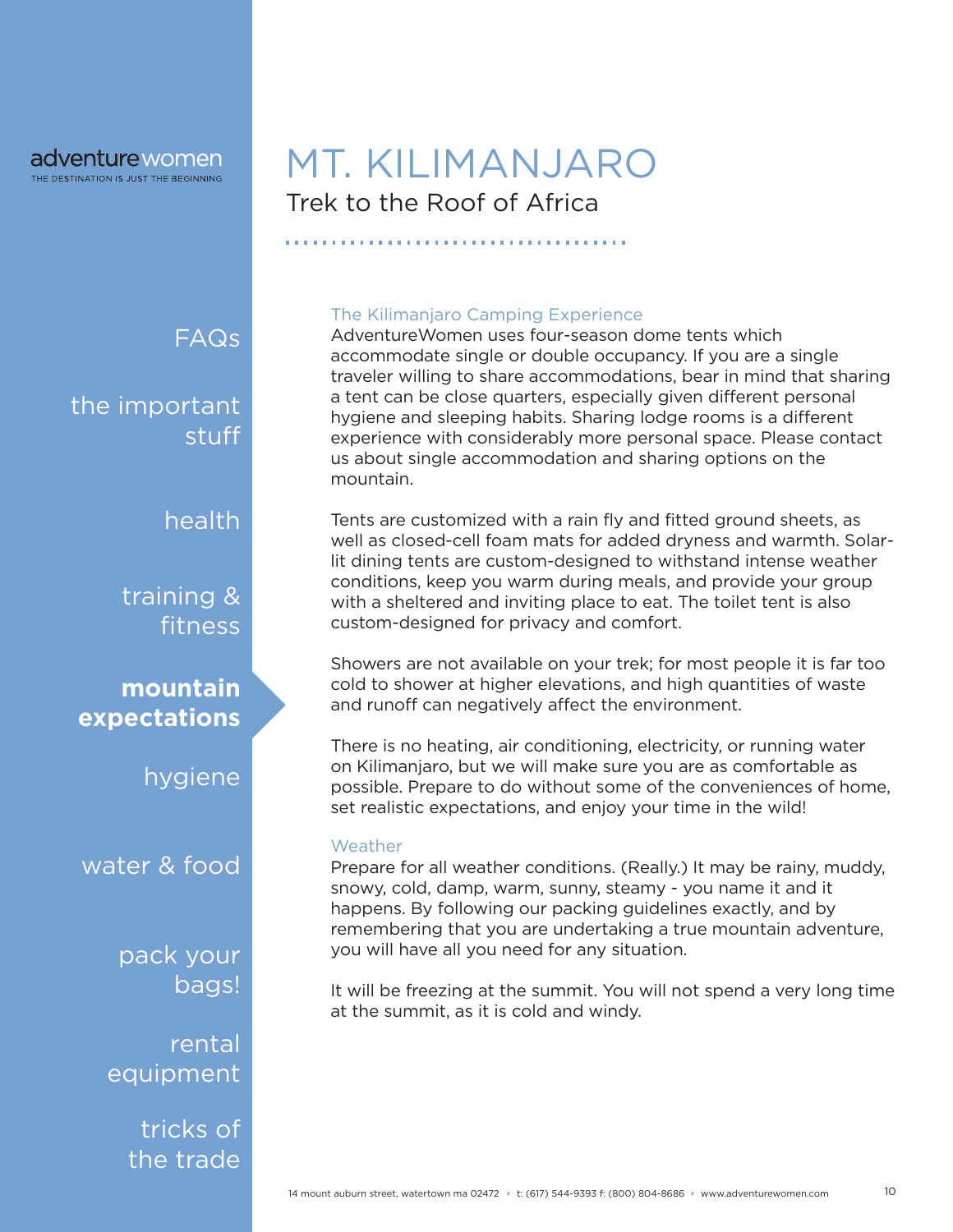FAQs

the important stuff

health

training & fitness

**mountain expectations**

hygiene

water & food

pack your bags!

rental equipment

> tricks of the trade

# Trek to the Roof of Africa MT. KILIMANJARO

#### During Your Trek

**Keep your eyes on the prize!** As with every challenge, a reward awaits at the end of the trail. The sense of achievement at the Roof of Africa is intensely satisfying. Remember that every step of your trek.

**The destination is just the beginning.** You'll find motivation and camaraderie with your group and your guides. The bonds you create will stay with you for a very long time, and will keep your spirits up during the trek. Laugh, sing, and dance, even when it feels hard. Together, you can reach the top.

**Listen to and trust in your guides.** Having summited Kilimanjaro hundreds of times, your guides are fully prepared for any scenario. Additionally, it is essential for you to know that they are 100% committed to making sure you are safe every step of the way.

**Communicate openly** with your guide and Ambassador about everything. It is absolutely essential that you tell your guide if you are not feeling well, if you have a problem with your tent or rental gear, if you need special assistance, or if you have any questions or concerns at all. His job and first priority is to make sure you are safe and comfortable. He often has the skills and tools to fix whatever might be troubling you. If for some reason you are uncomfortable approaching your guide, make sure you speak with your Ambassador - she is there to help you.

**Aim for the top, but you have to be prepared to turn back.** You must understand that your highly skilled, professional Wilderness First Responder guides have the authority to send you back down the mountain (with a support guide) if they deem it unsafe for you to continue. They are trained to make such decisions and do so with significant professional consideration. Ultimately, they will do everything in their power to see you safely reach the summit.

**Don't forget to pack your spirit of adventure!** Tanzania is a magnificent land rich in culture, wildlife, natural habitats, and potential. It is also one of the world's least developed countries, and even seasoned travelers are met with a few surprises. Things do not always happen as they do at home. Thus, staying flexible and keeping an open mind from the moment you land will make your trek all the more rewarding.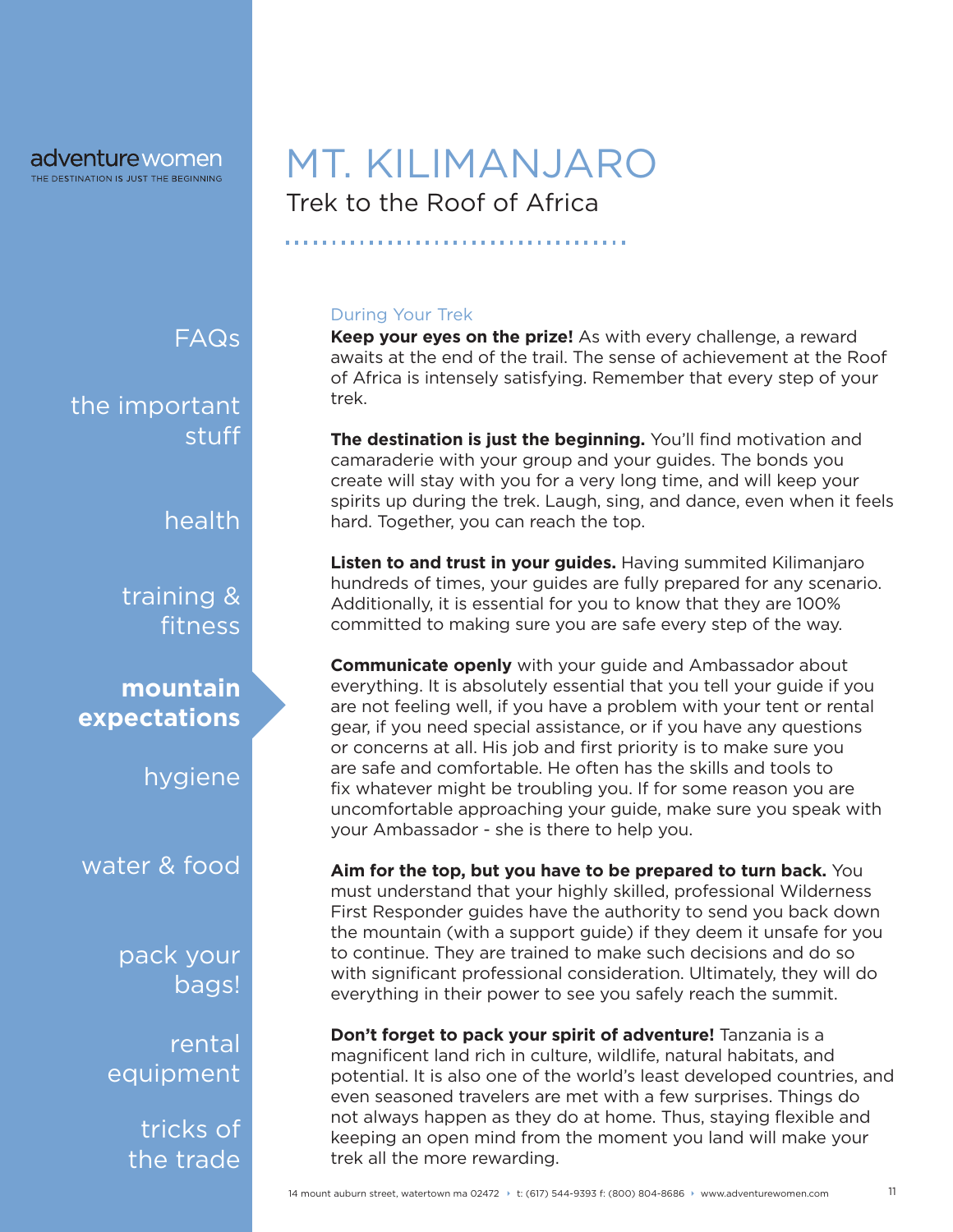# Trek to the Roof of Africa MT. KILIMANJARO

#### The Basics

Personal hygiene is critical for your comfort, health, and overall performance on the mountain. Following Leave No Trace principles will help preserve Kilimanjaro's environment.

Washing your hands before every meal and using hand sanitizer while trekking are the absolute best ways to avoid transferring germs that could make you ill on the mountain.

Showers are not provided on Kilimanjaro. You will be provided with a basin of warm water at your tent in the mornings and afternoons, as well as upon request.

Use moist towelettes and hand sanitizer while trekking as alternatives to water, but make sure you pack out all trash in a self-provided bag. **Plastic bags are illegal in Tanzania, so we recommend small paper bags which you can insert into a reusable dry bag.** You can throw out the inner paper bag at camp for proper disposal.

#### Human Waste

AdventureWomen uses custom-designed toilet tents which house eco-friendly, portable, pump-flush toilets. These are available at designated campsites and are for the exclusive use of AdventureWomen guests. Toilet paper and hand sanitizer is provided.

There is a growing problem associated with the disposal of human waste on Kilimanjaro's climbing routes. Your mountain staff does its best to remove waste and trash on the mountain. All trash and solid waste is transported from campsites and disposed of properly. Porters are even paid bonuses to remove trash left by negligent companies.

Here are a few simple Leave No Trace rules you can follow to help preserve Kilimanjaro's environment and set a good example:

- $\triangleright$  Use the toilet tents at camp as much as possible, including at night and just before leaving camp in the morning.
- When you need to go while on the trail, please make sure that you are 200 feet away from all water sources, campsites, and trails. All toilet paper must be packed out. Bring it with you to camp and dispose of it in the provided receptacles. For solid waste, you must dig a hole at least 6 inches deep, and make sure you cover it up completely and pack it down tightly.

the important

health

FAQs

stuff

training & fitness

mountain expectations

### **hygiene**

water & food

pack your bags!

rental equipment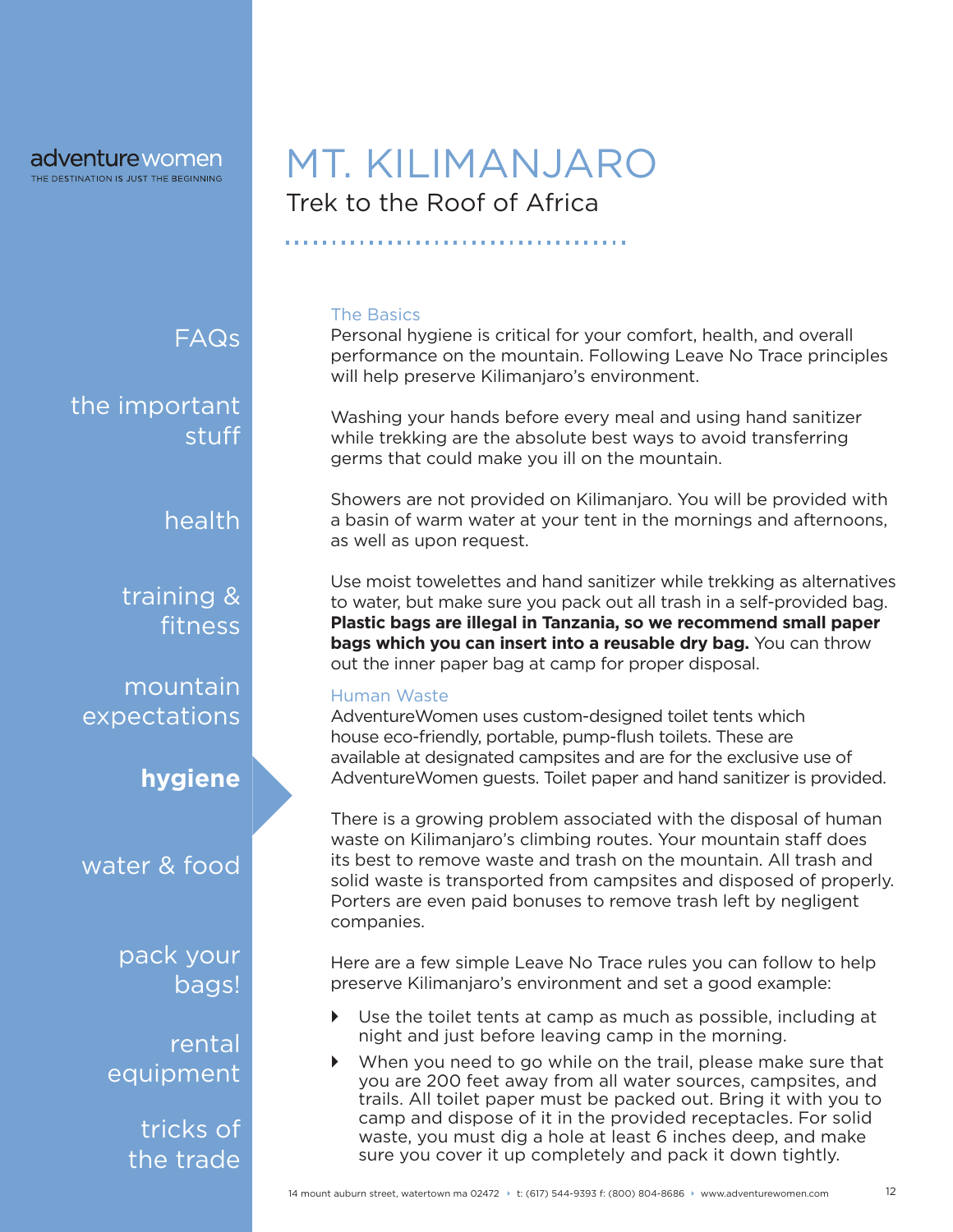FAQs

the important stuff

health

training & fitness

mountain expectations

hygiene

**water & food**

pack your bags!

rental equipment

> tricks of the trade

# Trek to the Roof of Africa MT. KILIMANJARO

Staying Hydrated

Drink at least four liters of water per day to keep yourself hydrated. Staying hydrated at high altitudes is one of the most important factors for a successful trek. This is especially critical on the first few days of the climb, while your body is adjusting to altitude.

The air will be extremely dry above 12,000 feet. Breathe through your nose to avoid panting, and minimize sweating by removing layers of clothing when it gets warmer.

Sip fluids frequently and monitor your urine, which should be copious and clear in color. Consider bringing decaffeinated coffee, your favorite herbal tea, or powdered drink mix to flavor purified water. (Caffeinated coffee/tea is provided)

#### Drinking Water

Bottled water will be available from your driver upon arrival in Tanzania. Please take as much bottled water as you require for the evening and following morning, as hotels will charge you for bottled water.

Use only purified water to brush your teeth. If you have trouble remembering, place something in the sink that will surprise you, like a bottle of water, or a shoe! It will cause you think before you use the water from the tap.

Purified drinking water will be provided for you during your trek. Boiled water for hot beverages during mealtimes and before bed will also be provided.

Your mountain crew will purify and filter water that is collected from various sources on the mountain. The purified water will be available to you in the dining tent at the beginning of each day, at which point you will be able to fill your personal water containers.

Nalgenes, Siggs, or bladder systems like CamelBak are all appropriate but we prefer the wide-mouth Nalgene.

Please note that especially with bladder systems, you will need to take precautions against freezing, such as fully clearing the tube before bed.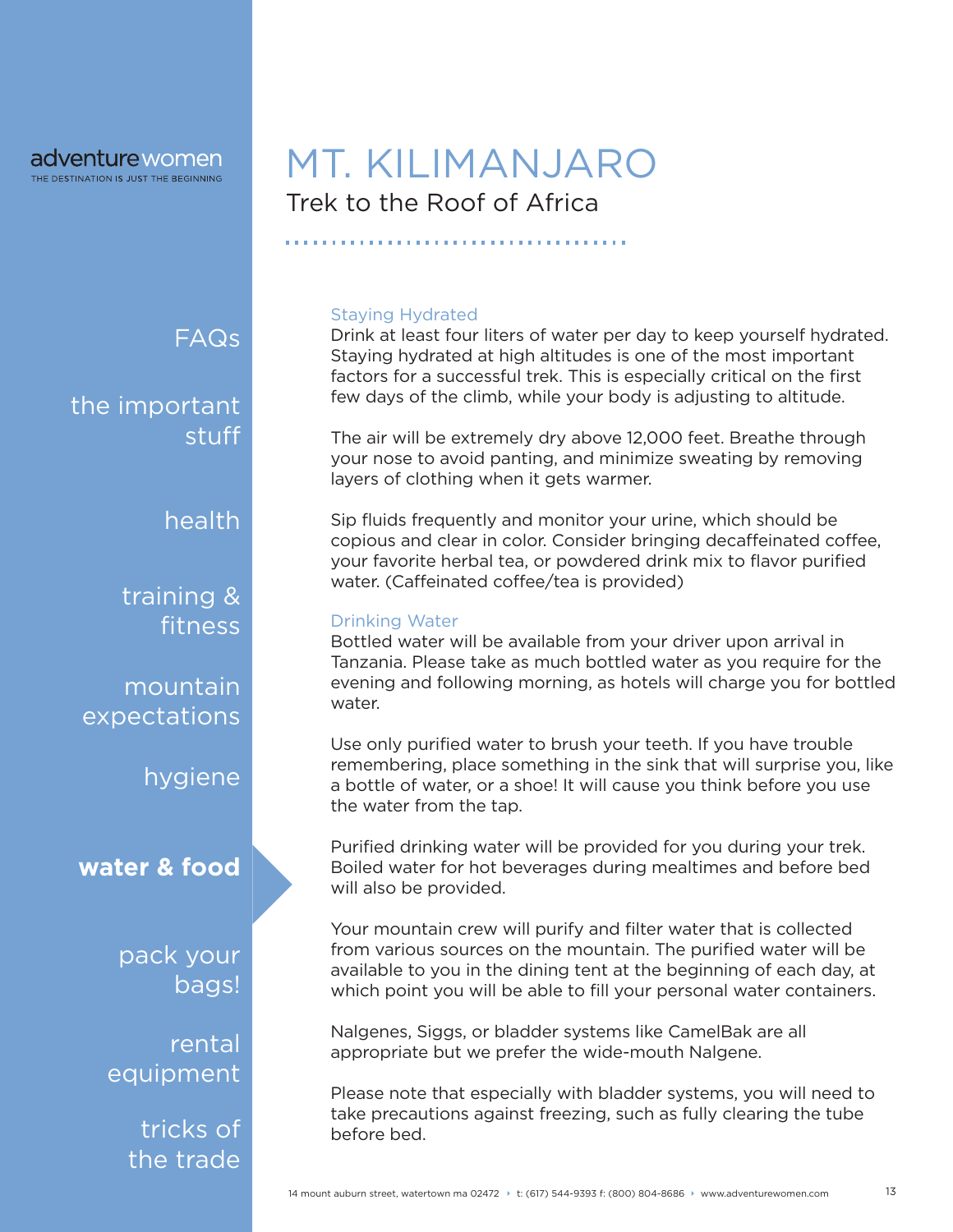FAQs

the important stuff

health

training & fitness

mountain expectations

hygiene

**water & food**

pack your bags!

rental equipment

> tricks of the trade

# Trek to the Roof of Africa MT. KILIMANJARO

#### Gourmet Mountain Food

All meals are devised by a professional nutritionist, and prepared by specially-trained chefs to be nutritious, calorific, and delicious. Custom-designed food transport methods and mountain resupplies keep food perfectly fresh and allow us to change the menu each day.

Vegetarian, vegan, dairy-free, gluten-free, and other special dietary needs can be accommodated with advance notice. Please notify AdventureWomen if you have any special dietary needs.

#### Sample Menu

**Breakfast:** eggs to order, sausages, toast, hash browns, banana bread/muffins, oatmeal, fresh fruit, hot coffee, tea, cocoa

**Lunch:** hearty leek & potato soup, homemade falafel, pasta salad, crudités, salami, fresh fruit

**Afternoon tea:** cookies, popcorn, roasted nuts, hot coffee, tea, cocoa

**Dinner:** savory pumpkin soup, Italian-style lasagna, green bean salad, pineapple cake

**Trail Snacks:** mixed nuts, mixed dried organic fruits, local fruit, homemade cookies, candy bars, popcorn

#### Eating at Altitude

**Keep your body fueled and hydrated at all times.** Loss of appetite often occurs at altitude, which is a function of decreased oxygen and the body's overall resistance to undertaking the task of digestion. It is crucial to continue to eat and drink, even when you don't feel like it.

**You must increase your daily caloric intake while trekking.** The menu is designed to be calorific in order to give your body the fuel it needs.

**Dieting is NOT an option on Kilimanjaro.** If you are pursuing any weight loss regimens before your trek, speak to your doctor, as you will need to break and return to your regimen after the trek. It is crucial to eat and drink as much as possible on the mountain. Your metabolism speeds up at high elevations, and often causes you to lose weight even if you consume much more food than you do normally.

**Make sure to stay fueled during your climb** with the snacks we provide (trail mix, dried fruit, nuts, cookies, etc.); if you have a high metabolism or enjoy specific snacks, bring one additional snack per day to enjoy on the trail.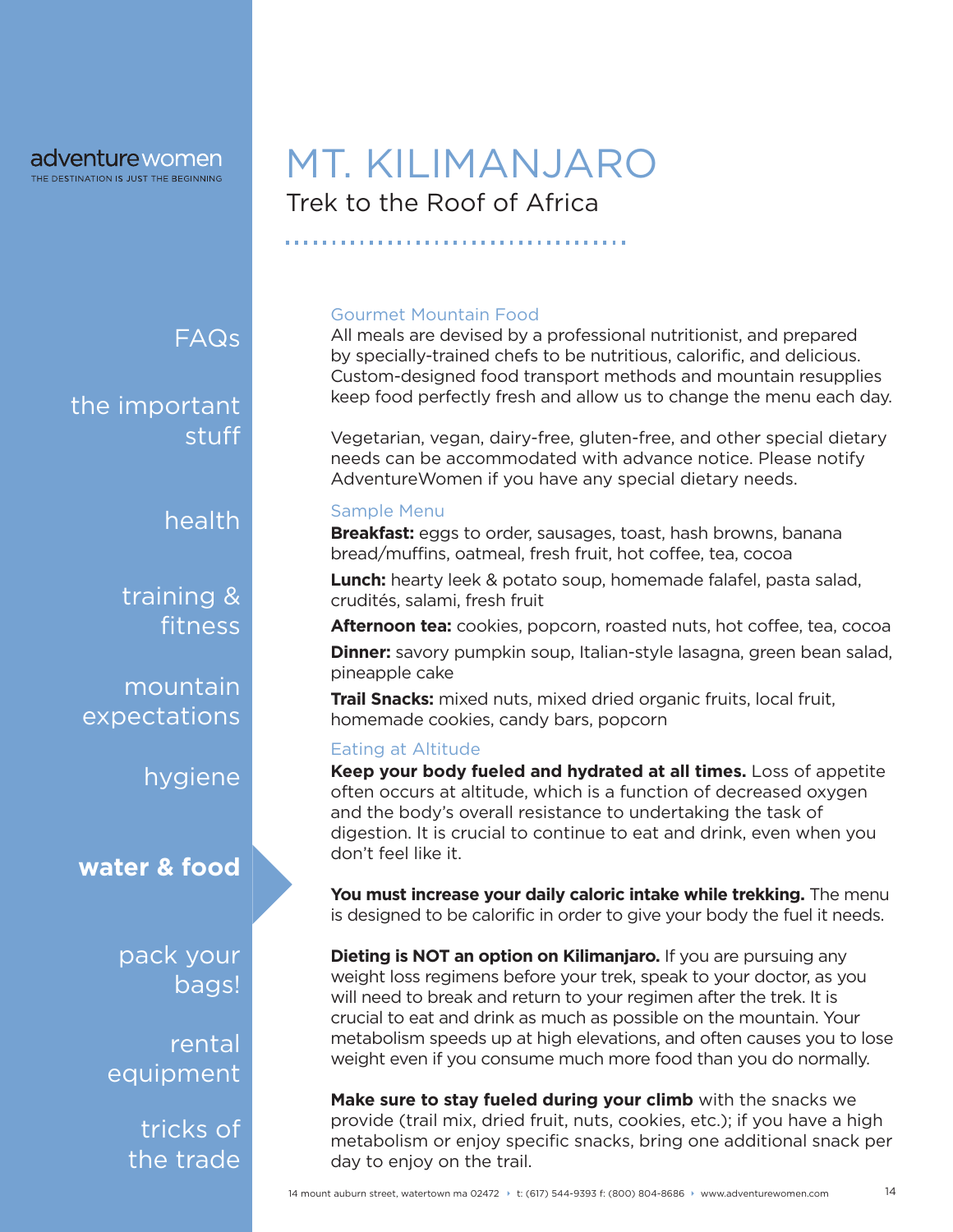# Trek to the Roof of Africa MT. KILIMANJARO

FAQs

the important stuff

health

training & fitness

mountain expectations

hygiene

water & food

**pack your bags!**

rental equipment

> tricks of the trade

Luggage Limitations: Only soft-sided duffel bags are acceptable for your trek and safari. Bags with hard frames or wheels are not allowed. There is a **33-lb total weight limit**  for your soft-sided duffel bag, which will be carried by your camp porters. You will be required to hire an extra porter or carry the extra weight in your day pack if your trekking duffel bag weighs more than 33 lbs.

Bring a day pack that you will carry during the trek to serve as your carry-on bag. Pack your essentials inside. Wear some of your Kilimanjaro clothing on the plane - if your bag is delayed, you will still be able to start the trek!

If you are traveling on any internal flights (including the safari extension), your checked luggage may not exceed 33lbs. As a courtesy, you may store excess baggage for your safari at the Arusha office at your own risk. It will be returned to you when you come back down the mountain. Similarly, you can store Kilimanjaro gear while on safari. Remember to keep money, electronics, and valuables with you at all times.

#### Luggage:

- $\Box$  Soft-sided duffel bag 140-155 liters in size, typically L-XXL, no wheels and no hard frames permitted. A camp porter will carry this bag, so the **33-lb weight allowance** will be strictly enforced. Add a second soft-sided duffel bag if you will trek with a personal porter or would like to leave a bag at the Arusha office. Medium or Large size bags are appropriate for personal porters.
- $\Box$  Day pack approximately 30-40 liters will accommodate all the essentials you will need while on the trail. Packs with hip straps are recommended; external frame packs are not appropriate.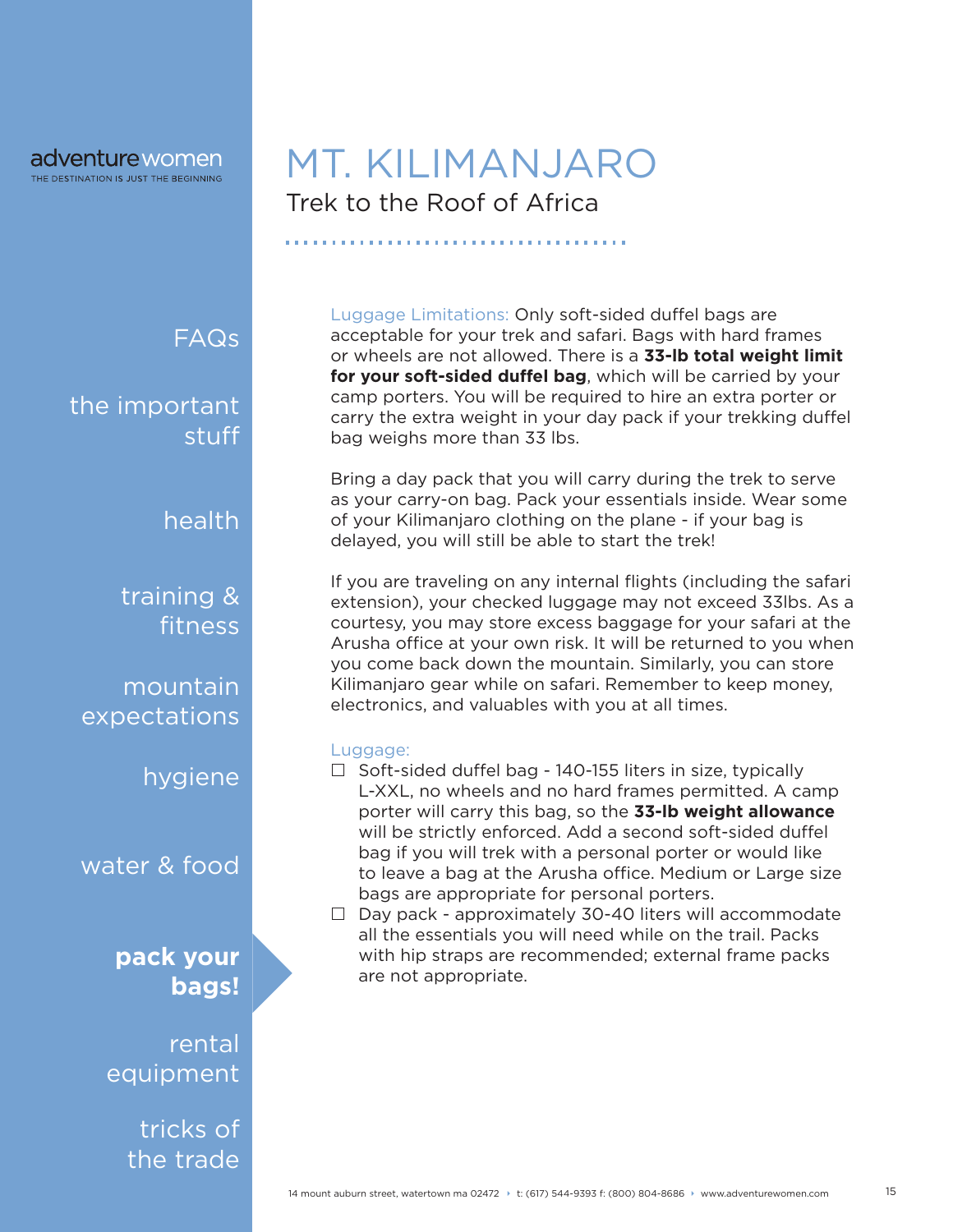Trek to the Roof of Africa MT. KILIMANJARO

the important stuff

health

FAQs

training & fitness

mountain expectations

hygiene

water & food

**pack your bags!**

rental equipment

> tricks of the trade

Layering:

Each layer has a specific function. The base layer (against your skin) manages moisture; the middle layer (insulation layer) protects you from the cold; the outer layer (shell layer) shields you from the wind and rain. You simply add or subtract layers based on your needs on the mountain.

Base Layers: Moisture management fabrics such as quickdry wicking synthetics and merino wool help regulate body temperature by moving perspiration away from skin. **Cotton** 

- **is NOT acceptable for trekking.**
- $\Box$  Underwear (1 per day)
- $\Box$  Sports bras (your preference we recommend one for every two-three days)
- $\Box$  Long underwear tops (1 medium weight, 1 heavy/expedition weight)
- $\Box$  Long underwear bottoms (1 medium weight, 1 heavy/expedition weight)
- $\Box$  Lightweight synthetic short-sleeve shirt (2)
- $\Box$  Lightweight synthetic long-sleeve shirt (2)
- $\Box$  Loose-fitting hiking pants, convertible/zip-off recommended (2)
- $\Box$  Hiking shorts (1)

Middle Layers: Insulating fabrics like fleece and synthetic down help to maintain an optimal core temperature by trapping air close to your body.

- $\Box$  Fleece sweater, lightweight\*, e.g. Thinsulate or Thermal Pro Polyester (1)
- $\Box$  Climbing jacket, heavyweight\*, e.g. wind-resistant fleece or synthetic jacket (1)
- $\Box$  Climbing pant, heavyweight\*, e.g. wind-resistant fleece or down pants (1)
- $\Box$  Gloves\* and/or mittens, heavyweight (1 pair)
- $\Box$  Fleece or wool hat\*, heavyweight, must cover ears (1)
- $\Box$  Balaclava\* or neck gaiter/Buff (1)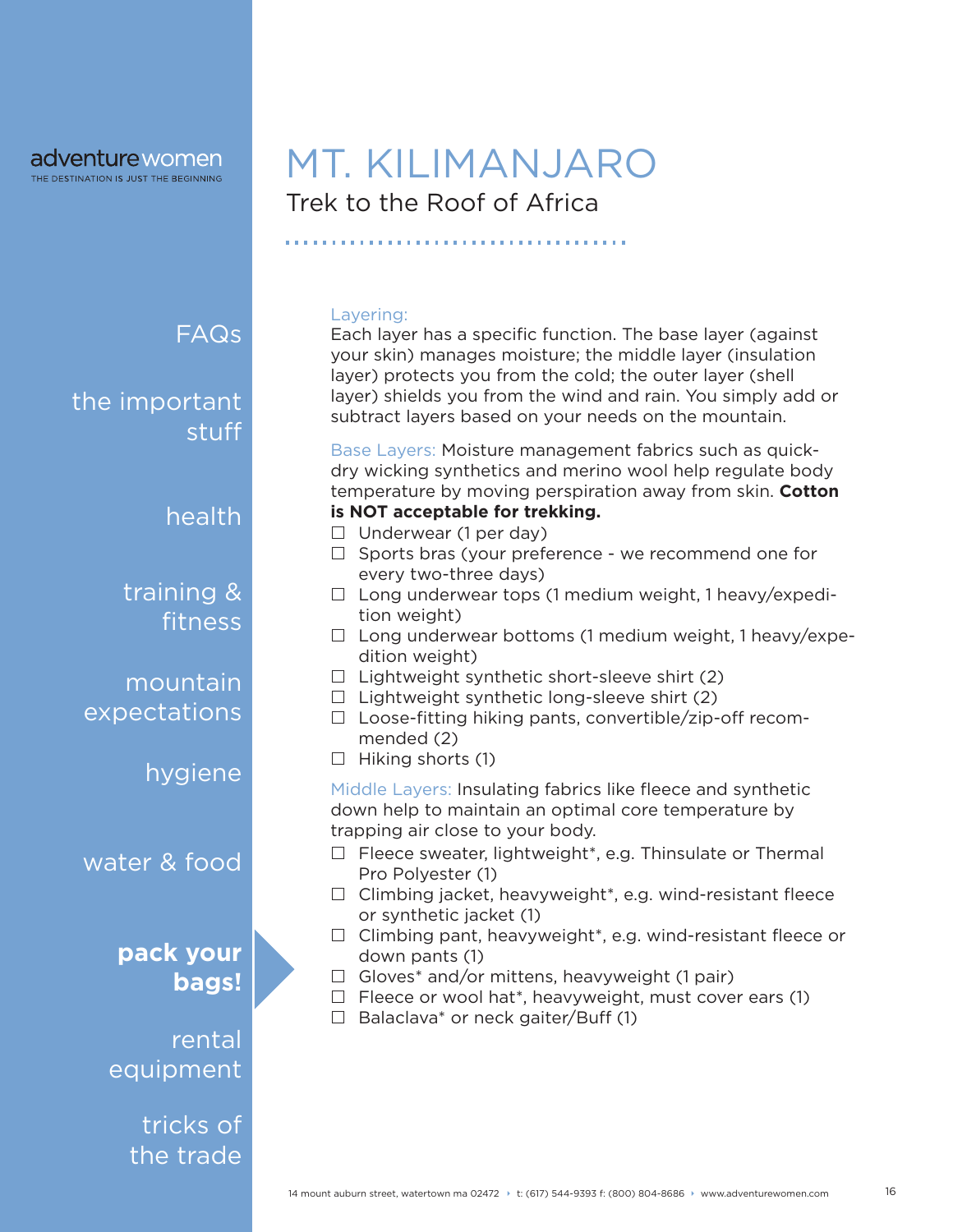Trek to the Roof of Africa MT. KILIMANJARO

FAQs

the important stuff

health

training & fitness

mountain expectations

hygiene

water & food

### **pack your bags!**

rental equipment

> tricks of the trade

Outer Layers: Waterproof, breathable membrane technology - such as Gore Tex and eVent - are appropriate options for shell layers, and are intended to protect you from wind, rain, and snow. Durable Water Resistant (DWR) technology is NOT sufficient for heavy rain.

- $\Box$  Down parka\*, 550 fill or higher recommended for use in camps (1)
- $\Box$  Shell jacket with hood, Gore-Tex or equivalent technology (1)
- $\Box$  Shell pants\*, Gore-Tex or equivalent technology (1)
- $\Box$  Rain poncho (1)
- $\Box$  Shell mittens<sup>\*</sup>, Gore-Tex or equivalent technology (1)

#### Footwear:

- $\Box$  Hiking boots, waterproof with ankle support (1 pair)
- $\Box$  Camp shoes, such as sneakers with a tread (1 pair)
- $\Box$  Hiking/trekking socks (1 pair per day, at least two of which are heavyweight)
- $\Box$  Gaiters\*, for keeping mud, dirt, and snow out of boots (1 pair)
- $\Box$  YakTrax, for added traction on snow/ice (1 pair)

### Mountain Essentials:

- $\Box$  Sleeping bag<sup>\*</sup>, rated 0° or colder, synthetic down, mummy-style (1)
- $\Box$  Synthetic sleeping bag liner (1)
- $\Box$  Inflatable sleeping pad\*, R-value 3.0 or higher (1)
- $\Box$  Telescopic trekking poles<sup>\*</sup> (1 pair)
- $\Box$  Headlamp with extra batteries (1)
- □ Stuff sacks (various sizes, sealable, waterproof) **disposable plastic bags have been banned in Tanzania. Do not plan on using ziploc bags.**
- $\Box$  Waterproof day pack cover even a garbage bag (2)
- $\Box$  One-liter plastic water bottles, Nalgene preferred (4)
- $\Box$  Polarized sunglasses, 100% UV protection (1)
- $\Box$  Sun hat (1)
- $\Box$  Sunblock (SPF 45+)
- $\Box$  Lip balm (zinc oxide or SPF 45+)
- $\Box$  Insect repellent with DEET (30% DEET or less)
- $\Box$  Bandanas (1-3)
- $\Box$  Money belt or neck pouch (1)

Items noted with a \* can be rented for your trek. You must arrange rental gear at least 45 days prior to departure.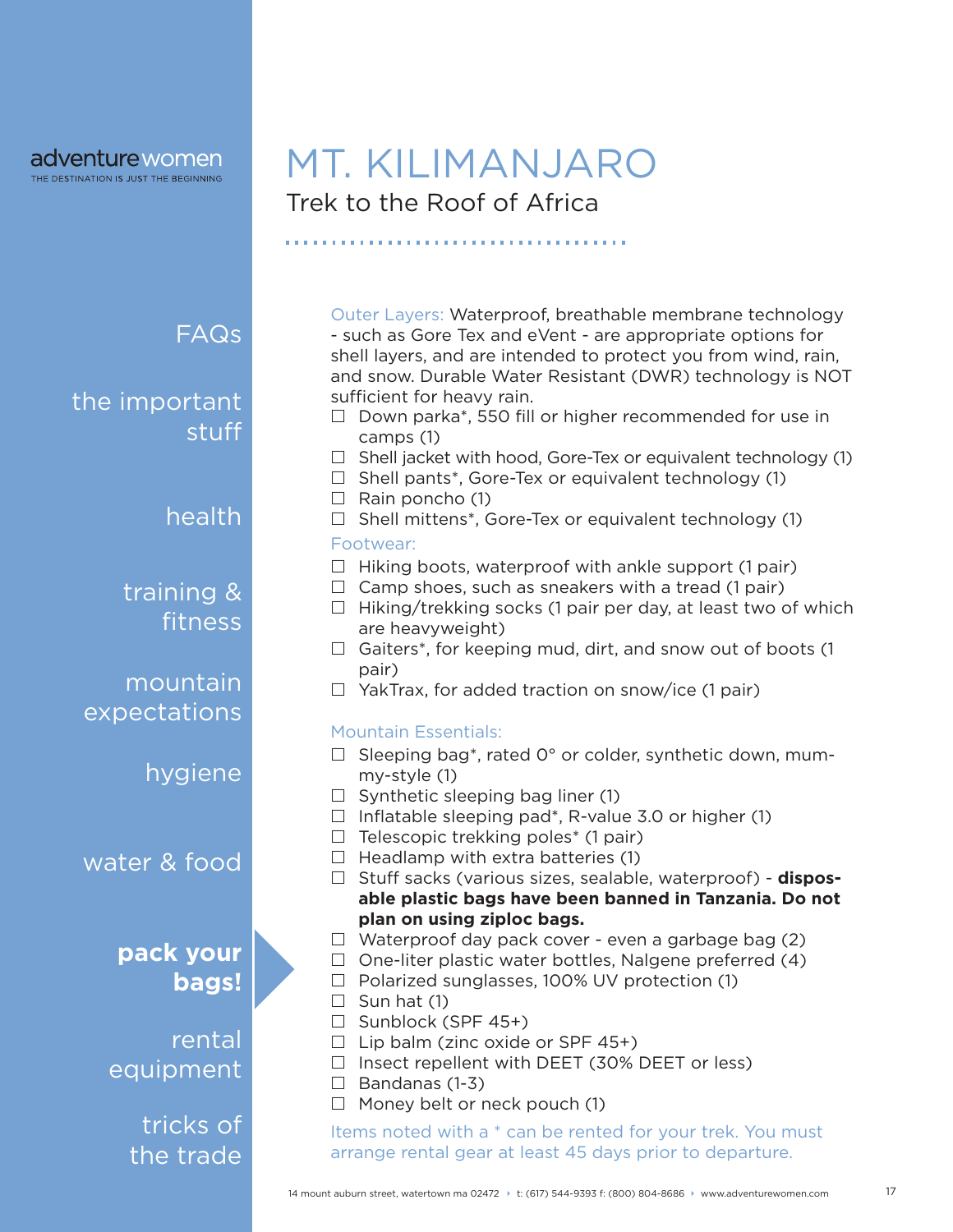### adventurewomen

THE DESTINATION IS JUST THE BEGINNING

# Trek to the Roof of Africa MT. KILIMANJARO

FAQs

the important stuff

### health

training & fitness

mountain expectations

hygiene

water & food

### **pack your bags!**

## rental equipment

tricks of the trade

#### Personal Hygiene:

- $\Box$  Toilet paper, for use while on trail (1 roll)
- $\Box$  Moist towelettes (1-3 per day)
- $\Box$  Toiletry kit (toothbrush and paste, moisturizing lotion, nail clippers and brush, facial wipes, feminine products - avoid plastic applicators)
- $\Box$  Dry shampoo
- $\Box$  Camp or pack towel, quick-dry, small size (1)
- $\Box$  Hand sanitizer (2oz bottle)

#### Recommended Extras:

- $\Box$  Herbal tea or flavored drink mix (caffeinated tea and coffee are provided)
- $\Box$  Favorite nutritional snack (one small portion per day)
- $\Box$  Earplugs We recommend Mack's Pillow Soft White Moldable Silicone Snore Proof Earplugs. Available at most drugstores or at www.earplugstore.com
- $\Box$  Wristwatch or travel alarm clock
- $\Box$  Emergency whistle
- $\Box$  Personal urination receptacle for nighttime use (GoGirl or Nalgene bottle)
- $\Box$  Glove liners (1 pair)
- $\Box$  Inflatable travel pillow, or pillowcase to stuff with clothes
- $\Box$  Kindle/book
- $\Box$  Power bank
- $\Box$  Duct tape
- $\Box$  Safety pins

Technology: There is NO electricity on the mountain and solar panels can be unreliable in mountain weather; please pack extra batteries and memory cards for your trek.

- □ Camera/video camera
- $\Box$  Memory cards
- $\Box$  Batteries
- $\Box$  International plug adapter/power converter (optional, for use in lodges)
- □ GPS tracking device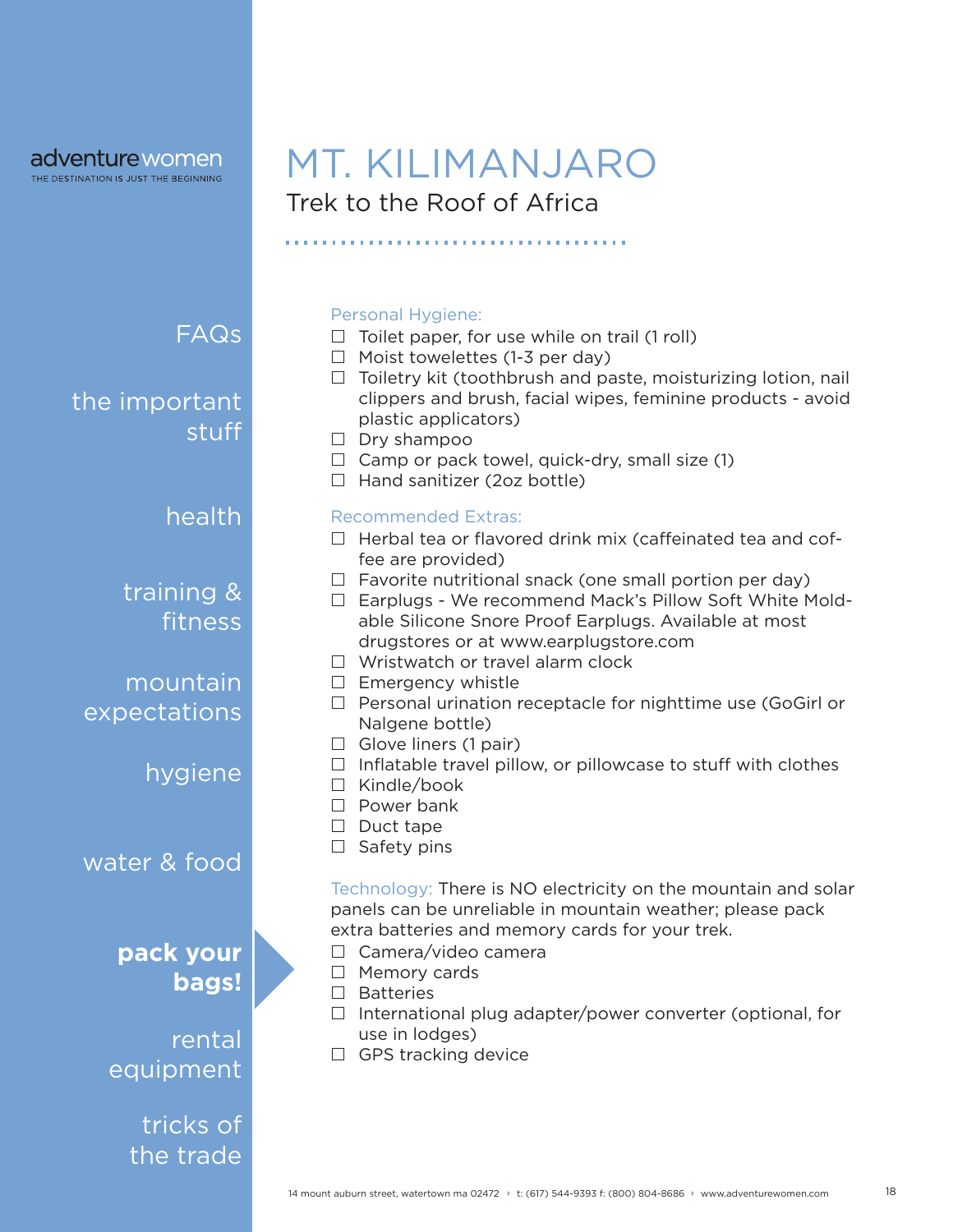### adventure women

THE DESTINATION IS JUST THE BEGINNING

FAQs

stuff

training &

the important

mountain

hygiene

expectations

water & food

fitness

health

# Trek to the Roof of Africa MT. KILIMANJARO

Personal First Aid Kit: While your guides carry emergency first aid kits, trekkers' personal first aid kits should be utilized for minor cuts and ailments.

- $\Box$  Sterile eye drops
- $\Box$  Spare eyeglasses and eyeglasses straps. Contact wearers should bring solution and eyeglasses for use in dusty conditions.
- $\Box$  Personal EpiPen
- □ Antibiotic ointment
- $\Box$  Hydrocortisone
- $\Box$  Bandages, blister prevention we recommend Moleskin
- $\Box$  Ace bandage
- $\Box$  Hand and foot warmers
- □ Antacids
- $\Box$  Ibuprofen, aspirin, acetaminophen
- $\Box$  Mild laxative
- Anti-diarrheal
- $\Box$  Cold remedies
- $\Box$  Safety pins
- $\Box$  Scissors (travel-size)
- $\square$  Tweezers

Medications: Consult a physician regarding the following drugs and combining them with any personal prescriptions you are currently taking. Please bring an ample supply of any other personal prescription medications in their original containers. **Do NOT take sleeping pills at high elevations.**

- $\Box$  Altitude sickness medication
- $\Box$  Anti-malarial prophylaxis
- □ Anti-allergy
- □ Antibiotics
- □ Anti-emetics
- □ Anti-motion sickness



**pack your** 

**bags!**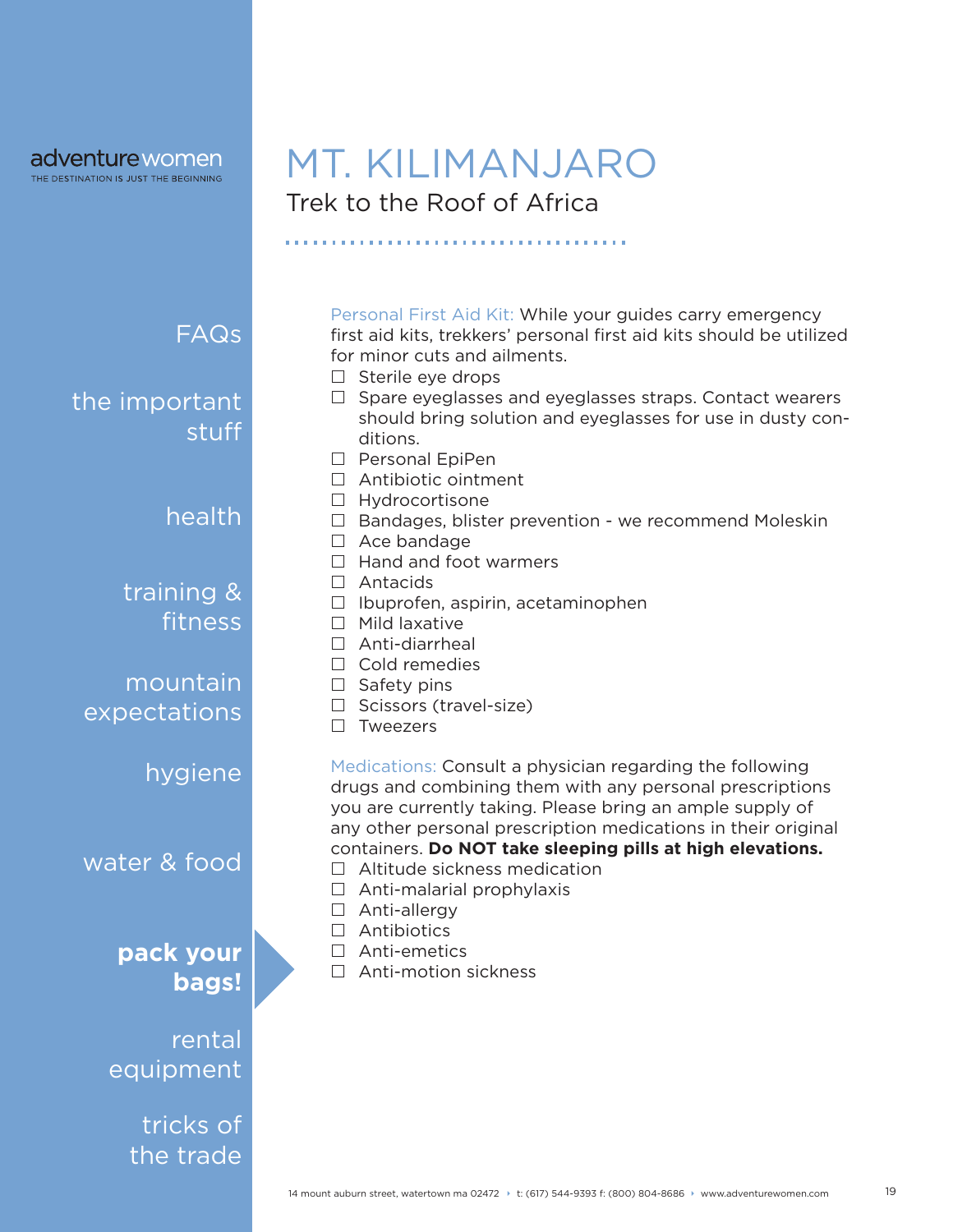**adventure** women

# Trek to the Roof of Africa MT. KILIMANJARO

,,,,,,,,,,,,,,,,,,,,,,,,,,,,,,,,,,,,,

| Long underwear top and bottom (one pair)<br>$\Box$<br>Synthetic short sleeve shirt (2)<br>$\Box$<br>health<br>$\Box$ Synthetic long sleeve shirt (1)<br>$\Box$ Loose-fitting hiking pants (1)<br>Hiking boots<br>Ш<br>One-liter plastic water bottle (minimum 1, empty)<br>$\Box$<br>training &<br>$\Box$ Polarized sunglasses<br>fitness<br>$\Box$ Toiletry kit<br>$\Box$ Headlamp<br>Money belt or neck pouch<br>$\Box$<br>mountain<br>Prescription medications<br>$\Box$<br>$\Box$ Camera<br>expectations |
|--------------------------------------------------------------------------------------------------------------------------------------------------------------------------------------------------------------------------------------------------------------------------------------------------------------------------------------------------------------------------------------------------------------------------------------------------------------------------------------------------------------|
|                                                                                                                                                                                                                                                                                                                                                                                                                                                                                                              |
|                                                                                                                                                                                                                                                                                                                                                                                                                                                                                                              |
|                                                                                                                                                                                                                                                                                                                                                                                                                                                                                                              |
|                                                                                                                                                                                                                                                                                                                                                                                                                                                                                                              |
|                                                                                                                                                                                                                                                                                                                                                                                                                                                                                                              |
|                                                                                                                                                                                                                                                                                                                                                                                                                                                                                                              |
| Stuff sacks/dry bags of varying sizes<br>$\Box$                                                                                                                                                                                                                                                                                                                                                                                                                                                              |
| Safari Extension Packing List: Consider packing the following<br>hygiene<br>items for your safari in addition to the essential items on the<br>trek packing list.                                                                                                                                                                                                                                                                                                                                            |
| 40-50 liter duffel bag (no hard frames or sides)<br>Daypack<br>$\Box$<br>water & food<br>Short-sleeve shirts (5)<br>$\Box$<br>$\Box$ Long-sleeve shirts (2)<br>$\Box$ Convertible, zip-off pants (1-2 pairs)                                                                                                                                                                                                                                                                                                 |
| Khaki pants (1 pair for evenings)<br>$\Box$<br>Shorts and/or skirt (1)<br>$\perp$                                                                                                                                                                                                                                                                                                                                                                                                                            |
| pack your<br>Fleece sweater                                                                                                                                                                                                                                                                                                                                                                                                                                                                                  |
| bags!<br>$\Box$ Water/windproof shell                                                                                                                                                                                                                                                                                                                                                                                                                                                                        |
| Underwear<br>Socks                                                                                                                                                                                                                                                                                                                                                                                                                                                                                           |
| rental<br>Sleepwear                                                                                                                                                                                                                                                                                                                                                                                                                                                                                          |
| equipment<br>$\Box$ Sun hat or cap                                                                                                                                                                                                                                                                                                                                                                                                                                                                           |
| Running or walking shoes, or light hiking boots<br>Sandals                                                                                                                                                                                                                                                                                                                                                                                                                                                   |
| tricks of                                                                                                                                                                                                                                                                                                                                                                                                                                                                                                    |
| the trade                                                                                                                                                                                                                                                                                                                                                                                                                                                                                                    |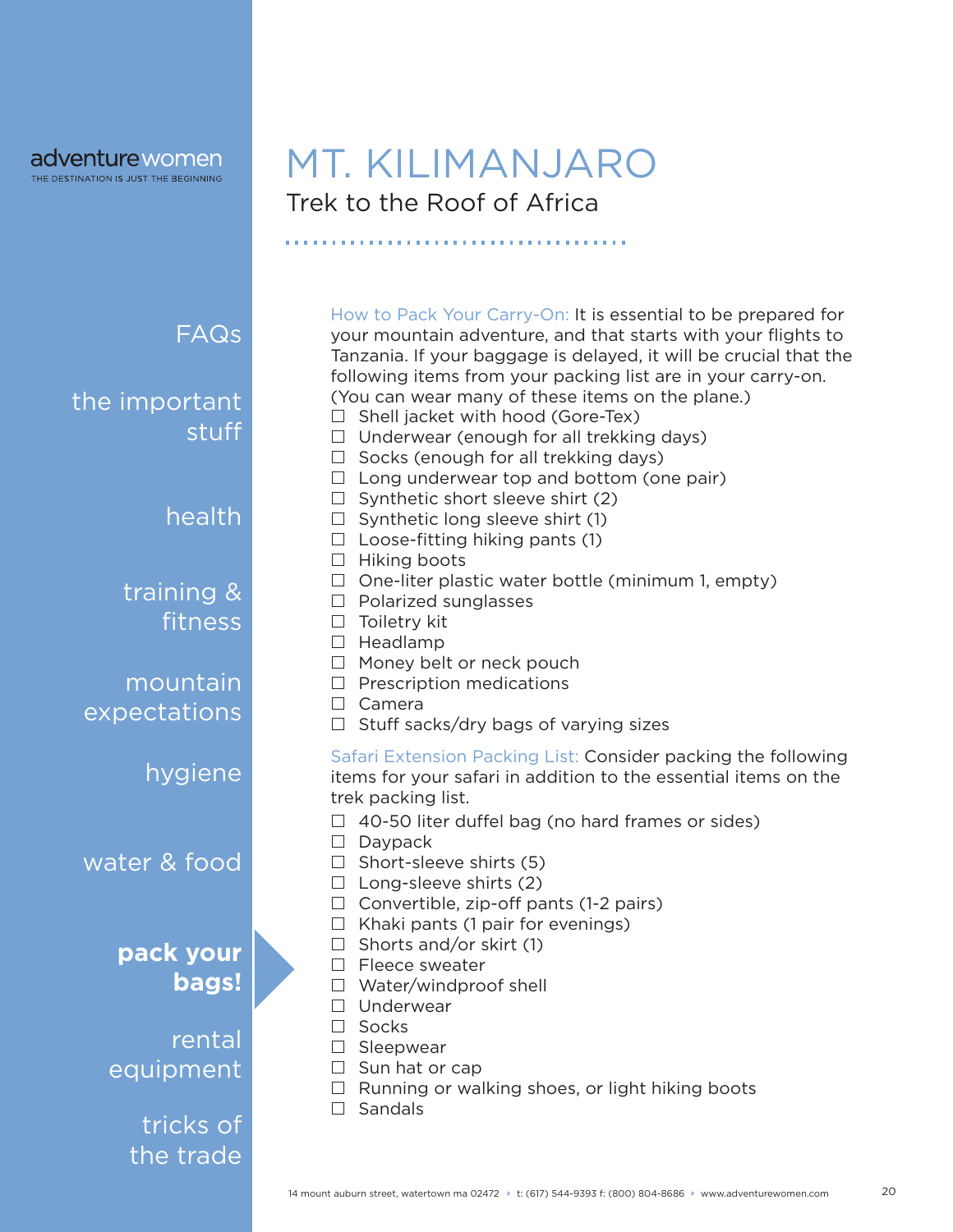### adventure women

THE DESTINATION IS JUST THE BEGINNING

# Trek to the Roof of Africa MT. KILIMANJARO

### FAQs

the important stuff

### health

training & fitness

### mountain expectations

hygiene

water & food

### **pack your bags!**

rental equipment

> tricks of the trade

#### Buying Hiking Boots

- ▶ Look for "hiking" or "backpacking" boots with either leather or synthetic uppers. Full- or mid-height boots are recommended for ankle support `
- ` Boots with a Gore-Tex membrane give added weather protection and breathability. You will be trekking through mud, rain, and snow.
- $\triangleright$  New boots should be tested in a store that has a ramp to simulate both uphill and downhill terrain. Your toes should not touch the tips of your boots.
- ` When trying on boots, wear the same socks that you intend to wear while trekking.
- $\triangleright$  Try on at least there different pairs of boots to find the best fit for your foot. We recommend boots at least one half-size larger than your foot for trekking.

#### Break in your Boots!

- $\blacktriangleright$  It is imperative that new boots are broken in to reduce the risk of blisters. `
- If you are not able to wear them on a hiking trail before your trip, wear them to the gym, walking to work, or even around the house. Wear them on your flight to Tanzania!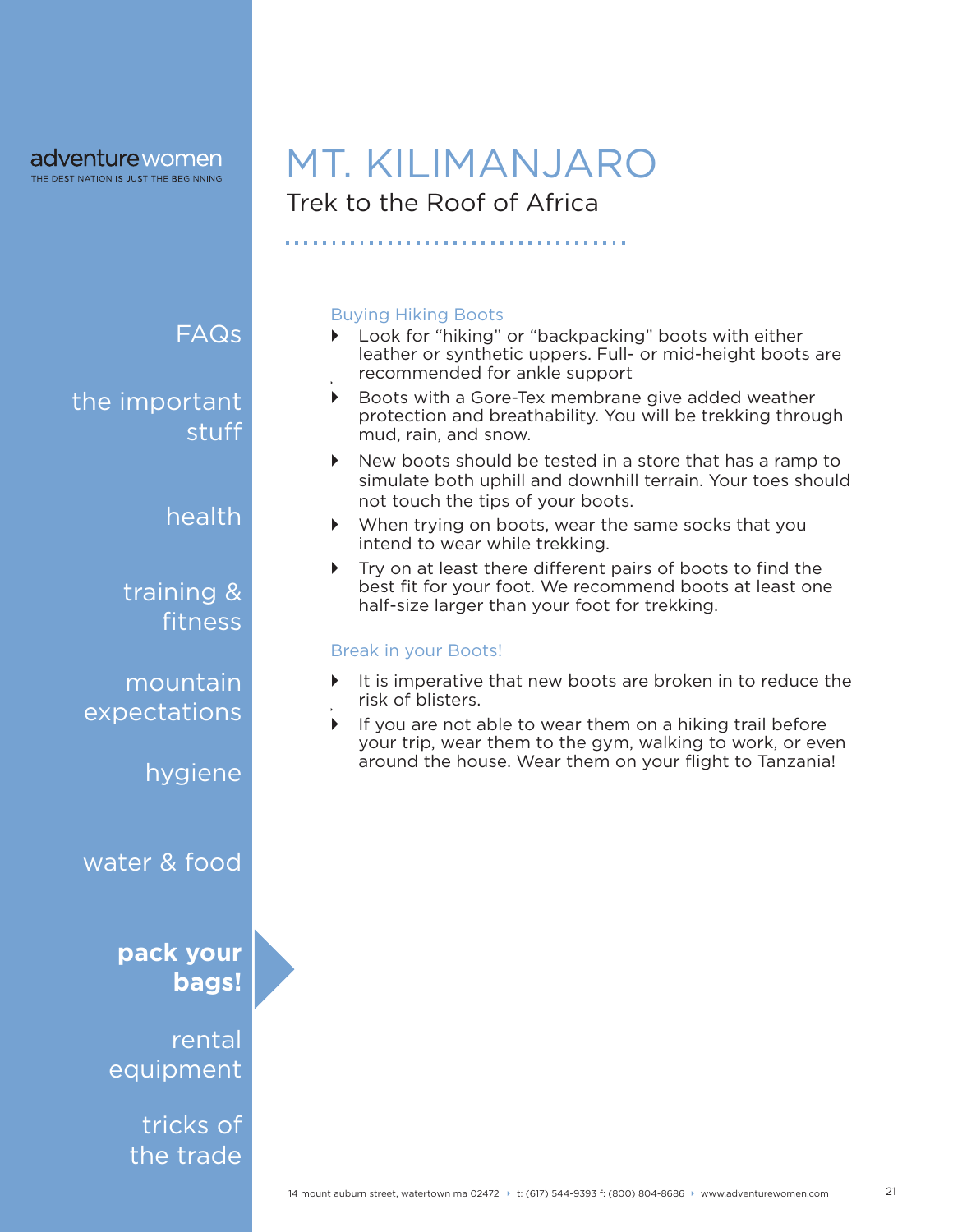# Trek to the Roof of Africa MT. KILIMANJARO

### FAQs

the important stuff

health

training & fitness

mountain expectations

hygiene

water & food

pack your bags!

**rental equipment**

> tricks of the trade

Renting Gear: You must arrange rental gear at least 45 days before departure.

**Rental items will be added to your invoice,** which must be paid in full before departing for Tanzania. Check your invoice to ensure that all of your requested rental equipment is listed.

**All rental equipment is clean and high-quality.** Sizes S-XL are typically available. Please see the rental list for the complete list of options available for your trek.

**The 33-lb weight limit applies** to everything packed in your duffel bag, including rental gear.

**No refunds will be given for any pre-arranged rental gear not taken at the trek briefing** or used on the mountain. AdventureWomen has the right to charge for any lost or damaged gear.

You MUST test rental equipment once it is received. Pre-arranged rental gear will be distributed at the trek briefing. It is imperative that you try on or test each rented item to ensure that everything fits and is in good working order. If you need a different size or want to rent any additional items, the trek briefing is your last opportunity.

#### Rental Items

| <b>Item</b>                                                 | Weight |
|-------------------------------------------------------------|--------|
| Medium weight long underwear top                            | \$16   |
| Light weight fleece sweater                                 | \$25   |
| Climbing jacket (polyester fleece, full front-zip)          | \$35   |
| Climbing pants (polyester fleece)                           | \$27   |
| Heavy-weight fleece gloves                                  | \$25   |
| Heavy-weight fleece hat                                     | \$16   |
| <b>Balaclava</b>                                            | \$16   |
| Down parka (without a hood)                                 | \$42   |
| Shell pants (Gore-Tex)                                      | \$55   |
| Gaiters (pair)                                              | \$25   |
| Telescoping trekking poles (pair)                           | \$25   |
| Sleeping bag & fleece liner (fits a person 6'2" or shorter) | \$55   |
| Inflatable sleeping pad (full length)                       | \$27   |
|                                                             |        |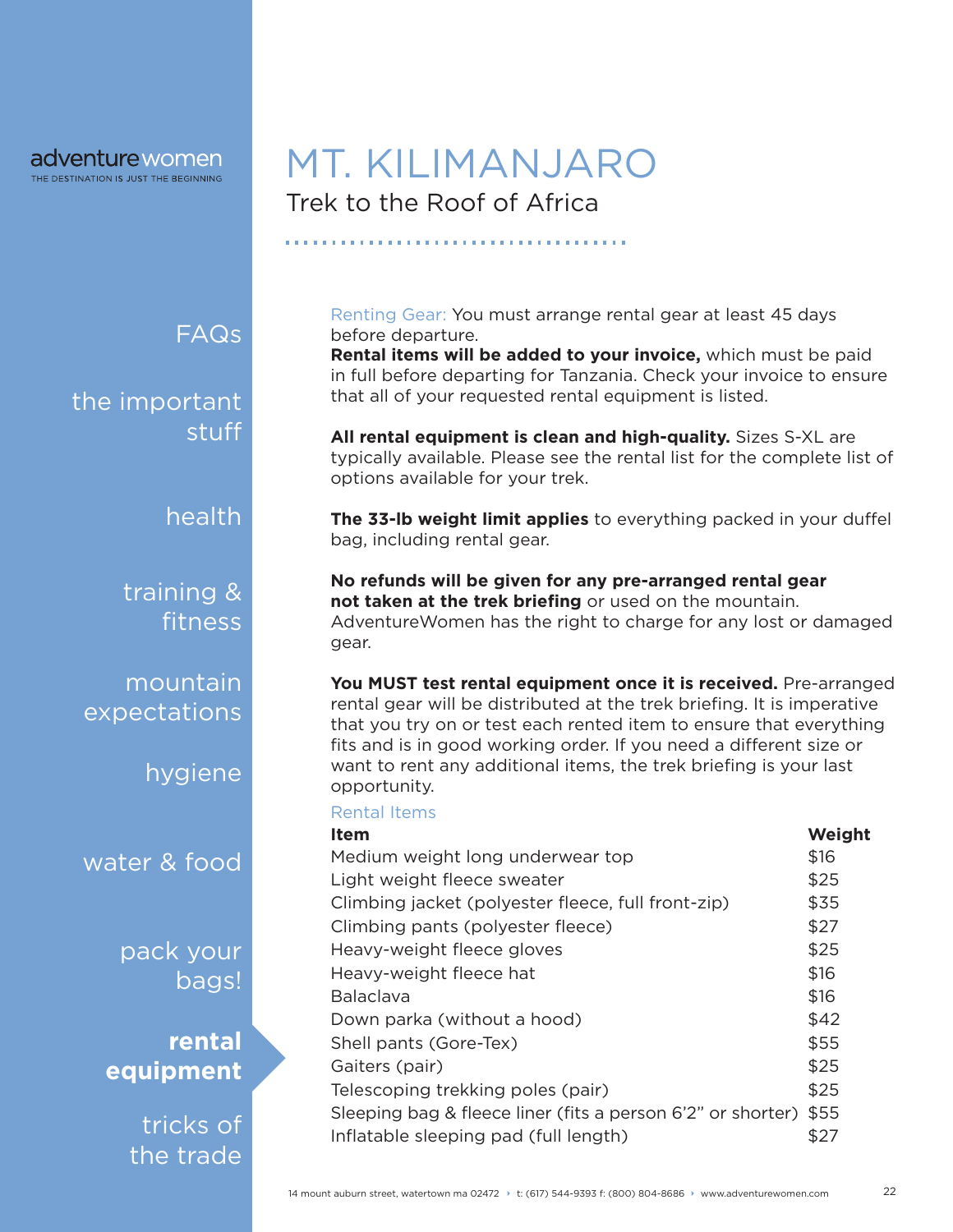FAQs

the important stuff

health

training & fitness

mountain expectations

hygiene

water & food

pack your bags!

rental equipment

> **tricks of the trade**

# Trek to the Roof of Africa MT. KILIMANJARO

### Food, Water, & Hygiene

**For variety, consider bringing powdered drink mix** with electrolytes to stay hydrated, or bouillon cubes or soup mix for a savory fix. (You'll have hot water, tea, and coffee at mealtimes).

**In freezing temperatures, turn your tightly sealed water bottle upside down.** As the water freezes, you will still be able to drink from the bottle.

**Keep a snack by your sleeping bag at night;** if you're feeling cold, eating a little chocolate or some nuts will help warm you up.

**Be sure that your toenails are cut closely.** When you descend the mountain, you'll be very glad you did!

**If you need to go to the bathroom at night, don't resist!** Holding it will not only distract you from getting black to sleep, it will make you feel colder, as your body works hard to keep your bladder warm. Get up, relieve yourself, and enjoy a quiet moment alone under the blanket of stars.

**If you think you might get your period on the mountain, bring small paper bags.** Because Tanzania has banned disposable plastic bags, you have to carry any used feminine products off the trail in reusable bags. If you have a stash of reusable small paper bags, you can use them to line your dry bag, and dispose of the paper bag when you get to camp, without worrying about your dry bag.

#### The Trek

**It takes time to get used to breathing efficiently at altitude.**  Remember to use controlled, steady breaths, and breathe through your nose for as long as possible during the trek.

**Measuring out even steps** or using the steady beat of your trekking poles can help to create a comfortable rhythm of breath.

**The rest step** is an extremely important mountaineering technique for conserving energy. It entails straightening your knee with each step in order to place the burden of your weight not on the muscles, but on the skeletal structure. This should be executed in a smooth, slightly robotic motion that you can practice on any incline or stairs. If done properly, it will spare your muscles an extraordinary amount of energy, even though each rest only takes a second.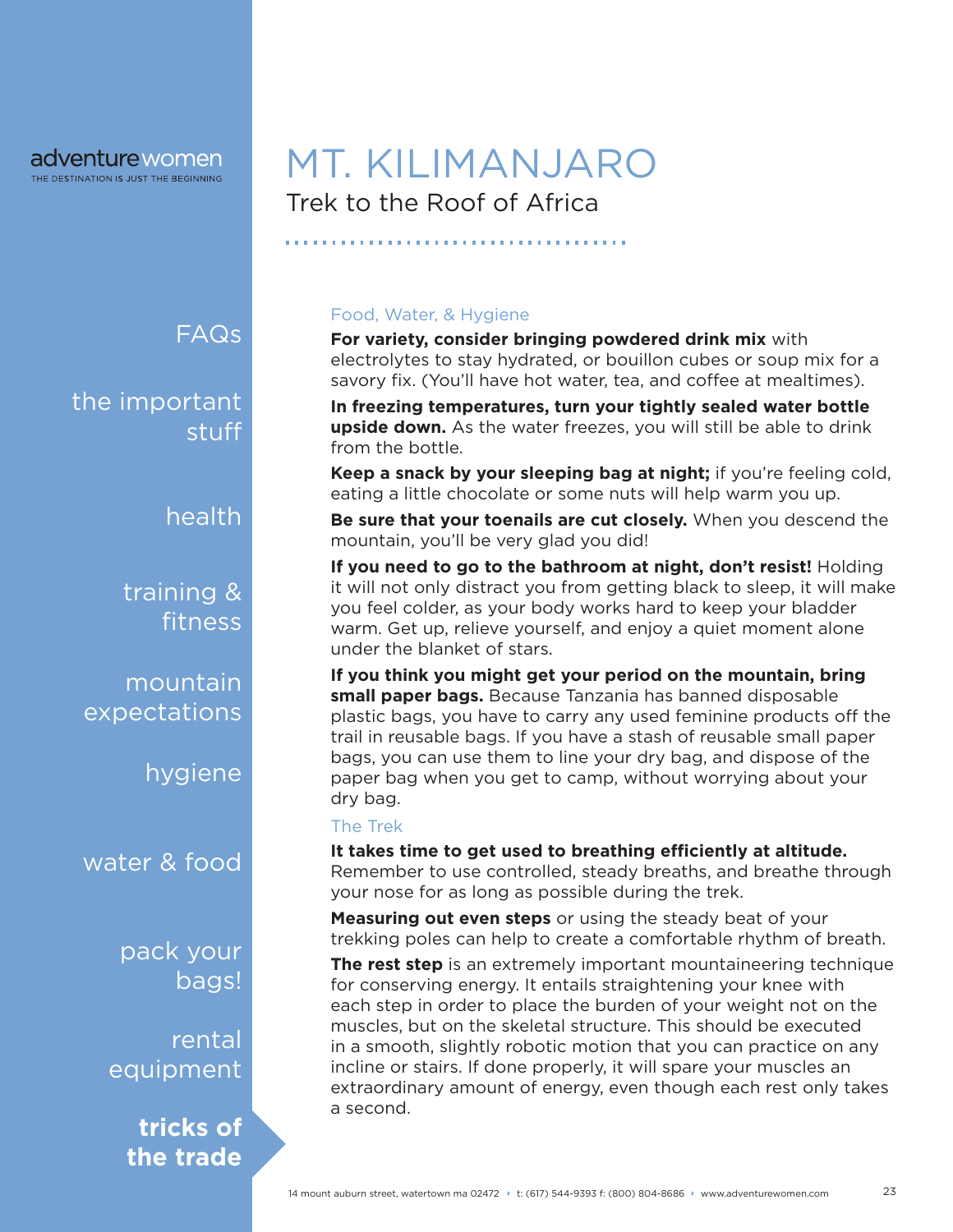FAQs

the important stuff

health

training & fitness

mountain expectations

hygiene

water & food

pack your bags!

rental equipment

> **tricks of the trade**

# Trek to the Roof of Africa MT. KILIMANJARO

### The Trek, continued

**Pressure breathing** is a mountaineering technique that can be used at higher elevations to maximize the efficiency of your oxygen intake. It entails breathing in deeply through the nose and exhaling forcefully through the mouth. When done properly, you'll make a "whoosh" noise as you exhale. Just remember NOT to practice this at sea level as it could cause you to hyperventilate.

**Always speak up!** Don't be shy about asking your guide or Ambassador for assistance, he is there to help. Whether you don't feel well, you lost something, something is broken, or you just have a question, talk to your guide. Chances are he can fix whatever is bothering you.

#### Clothing and Gear

**Change into the next day's fresh clothes as soon as you get into camp, and sleep in them.** You can even wrap boots in plastic bags and store them in your sleeping bag overnight to keep them warm for the morning.

**Bring a small pillowcase** and stuff it with clothing to make a pillow.

**Duct tape is every hiker's best friend** for quick fixes that range from blister care, to mending small rips, to fixing gear. It's not feasible to bring a heavy roll, so wrap a few strips of duct tape around your water bottle.

**Safety pins are great for small fixes,** like sunglasses are clothing, but they're also great for hanging up clothes to dry if you take advantage of a sunny day to wash small items.

**Your body will cool down very quickly when at rest** so don't hesitate to throw on an additional layer of clothing for warmth during short hiking breaks. When you arrive at camp, change into dry clothes and your down parka.

**Use your Nalgene bottle as a hot water bottle at night.** Simply request hot water after dinner and place the tightly sealed bottle near your lower thighs to warm you as you fall asleep. (Never place it directly against bare skin!)

**Pack small items inside your empty water bottles** during international travel to save space and better organize your bags.

**Bring a watch with an alarm** and a light to tell time at night.

**Cold weather diminishes battery life.** Keep your camera and batteries in your pockets during the day and in your sleeping bag overnight to extend battery life.